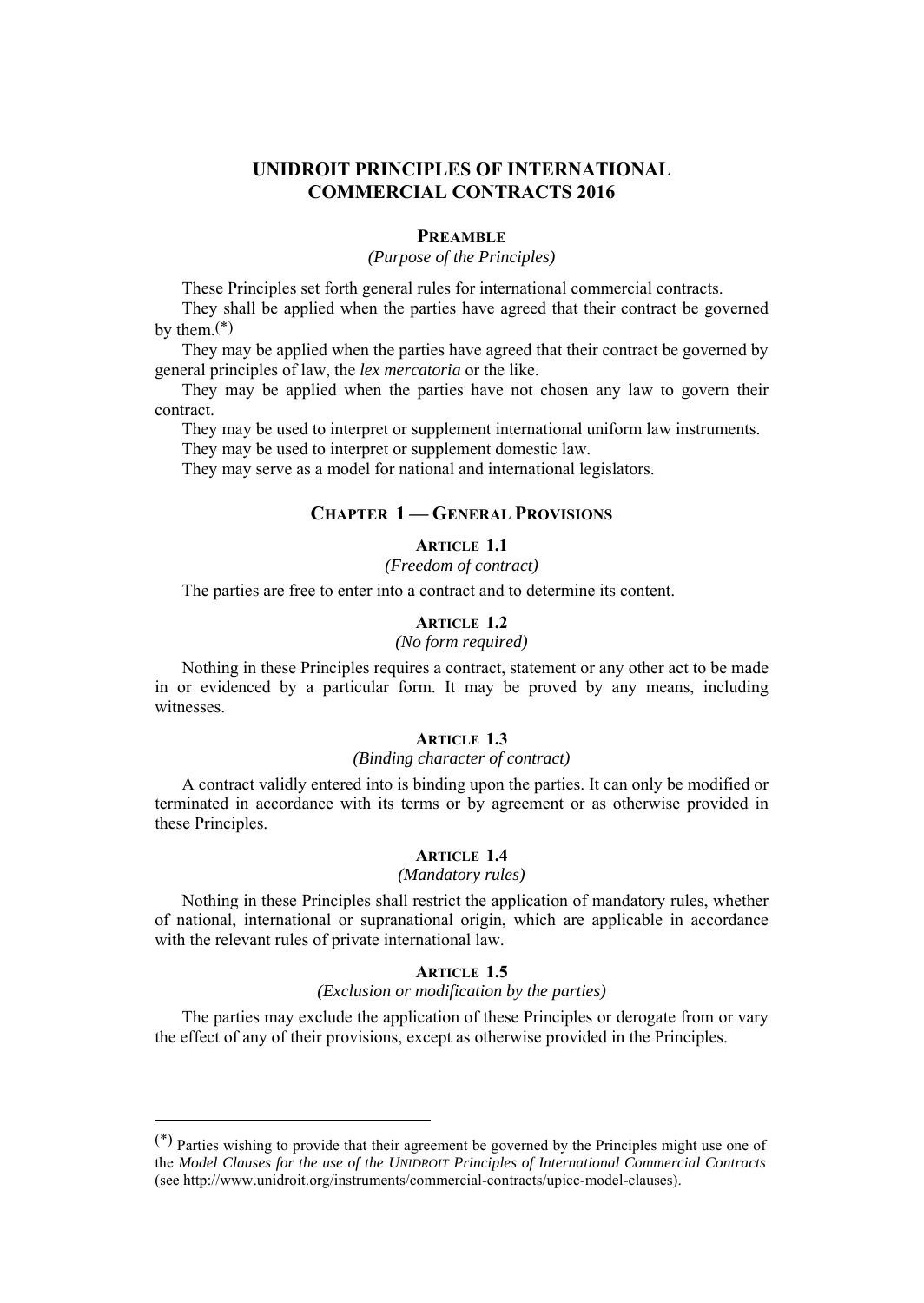# **ARTICLE 1.6**

### *(Interpretation and supplementation of the Principles)*

(1) In the interpretation of these Principles, regard is to be had to their international character and to their purposes including the need to promote uniformity in their application.

(2) Issues within the scope of these Principles but not expressly settled by them are as far as possible to be settled in accordance with their underlying general principles.

# **ARTICLE 1.7**

### *(Good faith and fair dealing)*

(1) Each party must act in accordance with good faith and fair dealing in international trade.

(2) The parties may not exclude or limit this duty.

## **ARTICLE 1.8**

# *(Inconsistent behaviour)*

A party cannot act inconsistently with an understanding it has caused the other party to have and upon which that other party reasonably has acted in reliance to its detriment.

## **ARTICLE 1.9**

#### *(Usages and practices)*

(1) The parties are bound by any usage to which they have agreed and by any practices which they have established between themselves.

(2) The parties are bound by a usage that is widely known to and regularly observed in international trade by parties in the particular trade concerned except where the application of such a usage would be unreasonable.

## **ARTICLE 1.10**

*(Notice)* 

(1) Where notice is required it may be given by any means appropriate to the circumstances.

(2) A notice is effective when it reaches the person to whom it is given.

(3) For the purpose of paragraph (2) a notice "reaches" a person when given to that person orally or delivered at that person's place of business or mailing address.

(4) For the purpose of this Article "notice" includes a declaration, demand, request or any other communication of intention.

# **ARTICLE 1.11**

## *(Definitions)*

In these Principles

– "court" includes an arbitral tribunal;

– where a party has more than one place of business the relevant "place of business" is that which has the closest relationship to the contract and its performance, having regard to the circumstances known to or contemplated by the parties at any time before or at the conclusion of the contract;

– "long-term contract" refers to a contract which is to be performed over a period of time and which normally involves, to a varying degree, complexity of the transaction and an ongoing relationship between the parties;

"obligor" refers to the party who is to perform an obligation and "obligee" refers to the party who is entitled to performance of that obligation;

"writing" means any mode of communication that preserves a record of the information contained therein and is capable of being reproduced in tangible form.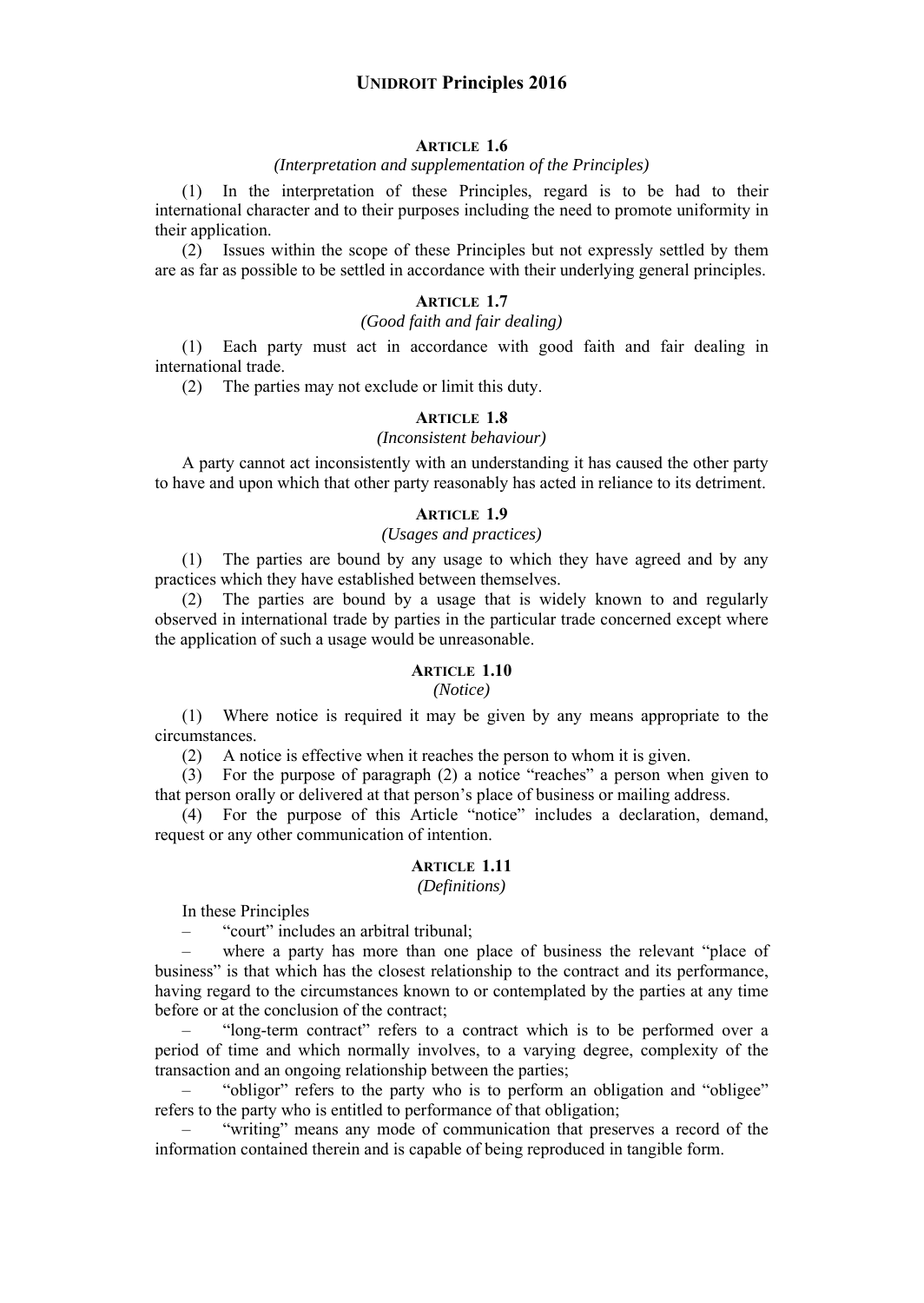# **ARTICLE 1.12**

### *(Computation of time set by parties)*

(1) Official holidays or non-business days occurring during a period set by parties for an act to be performed are included in calculating the period.

(2) However, if the last day of the period is an official holiday or a non-business day at the place of business of the party to perform the act, the period is extended until the first business day which follows, unless the circumstances indicate otherwise.

(3) The relevant time zone is that of the place of business of the party setting the time, unless the circumstances indicate otherwise.

## **CHAPTER 2 — FORMATION AND AUTHORITY OF AGENTS**

### **SECTION 1: FORMATION**

# **ARTICLE 2.1.1**

*(Manner of formation)* 

A contract may be concluded either by the acceptance of an offer or by conduct of the parties that is sufficient to show agreement.

## **ARTICLE 2.1.2**

# *(Definition of offer)*

A proposal for concluding a contract constitutes an offer if it is sufficiently definite and indicates the intention of the offeror to be bound in case of acceptance.

# **ARTICLE 2.1.3**

*(Withdrawal of offer)* 

(1) An offer becomes effective when it reaches the offeree.

(2) An offer, even if it is irrevocable, may be withdrawn if the withdrawal reaches the offeree before or at the same time as the offer.

## **ARTICLE 2.1.4**

## *(Revocation of offer)*

(1) Until a contract is concluded an offer may be revoked if the revocation reaches the offeree before it has dispatched an acceptance.

(2) However, an offer cannot be revoked

(a) if it indicates, whether by stating a fixed time for acceptance or otherwise, that it is irrevocable; or

(b) if it was reasonable for the offeree to rely on the offer as being irrevocable and the offeree has acted in reliance on the offer.

# **ARTICLE 2.1.5**

*(Rejection of offer)* 

An offer is terminated when a rejection reaches the offeror.

# **ARTICLE 2.1.6**

## *(Mode of acceptance)*

(1) A statement made by or other conduct of the offeree indicating assent to an offer is an acceptance. Silence or inactivity does not in itself amount to acceptance.

(2) An acceptance of an offer becomes effective when the indication of assent reaches the offeror.

(3) However, if, by virtue of the offer or as a result of practices which the parties have established between themselves or of usage, the offeree may indicate assent by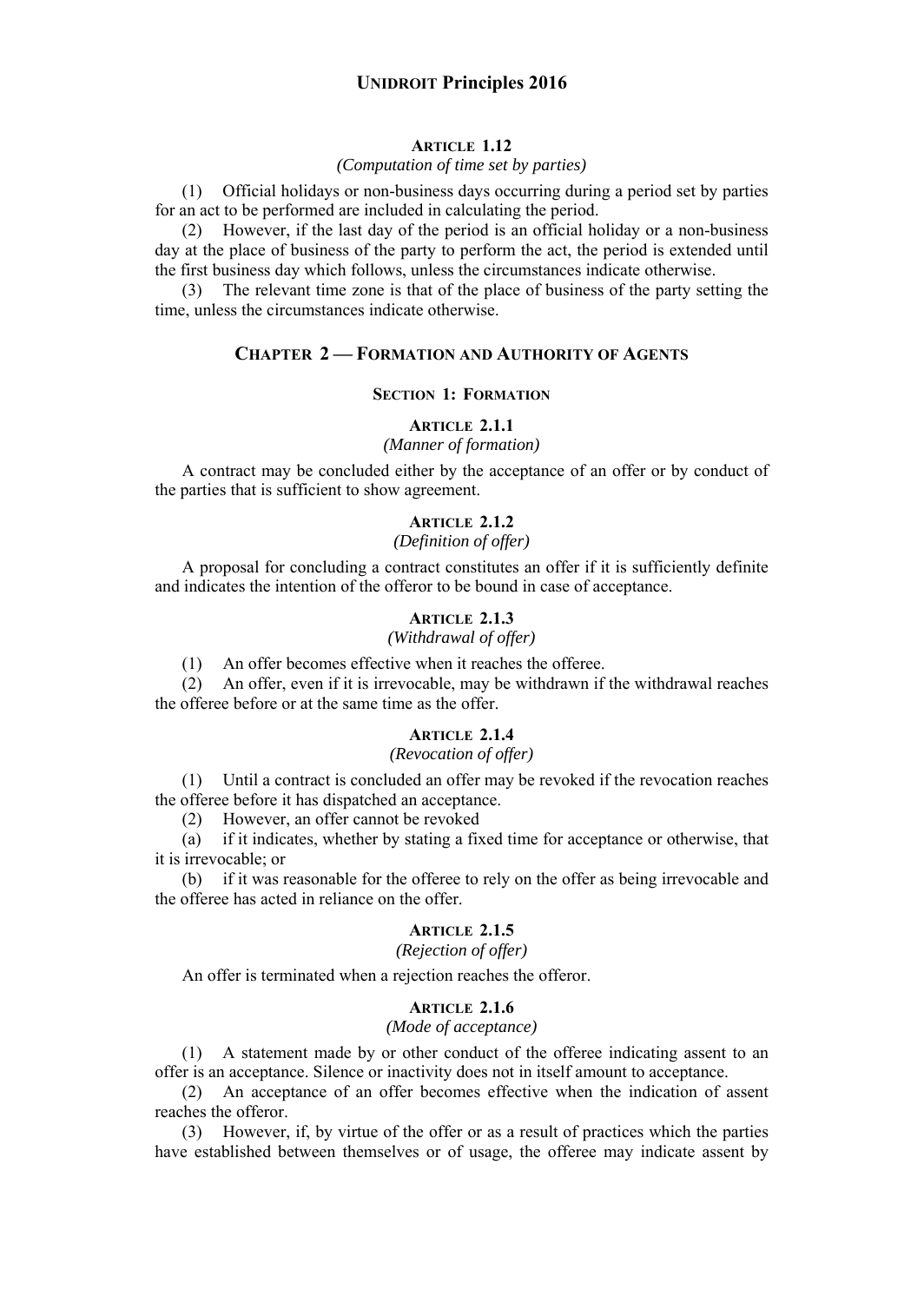## **UNIDROIT Principles 2016**

performing an act without notice to the offeror, the acceptance is effective when the act is performed.

## **ARTICLE 2.1.7**

## *(Time of acceptance)*

An offer must be accepted within the time the offeror has fixed or, if no time is fixed, within a reasonable time having regard to the circumstances, including the rapidity of the means of communication employed by the offeror. An oral offer must be accepted immediately unless the circumstances indicate otherwise.

### **ARTICLE 2.1.8**

## *(Acceptance within a fixed period of time)*

A period of acceptance fixed by the offeror begins to run from the time that the offer is dispatched. A time indicated in the offer is deemed to be the time of dispatch unless the circumstances indicate otherwise.

# **ARTICLE 2.1.9**

#### *(Late acceptance. Delay in transmission)*

(1) A late acceptance is nevertheless effective as an acceptance if without undue delay the offeror so informs the offeree or gives notice to that effect.

(2) If a communication containing a late acceptance shows that it has been sent in such circumstances that if its transmission had been normal it would have reached the offeror in due time, the late acceptance is effective as an acceptance unless, without undue delay, the offeror informs the offeree that it considers the offer as having lapsed.

### **ARTICLE 2.1.10**

## *(Withdrawal of acceptance)*

An acceptance may be withdrawn if the withdrawal reaches the offeror before or at the same time as the acceptance would have become effective.

## **ARTICLE 2.1.11**

## *(Modified acceptance)*

(1) A reply to an offer which purports to be an acceptance but contains additions, limitations or other modifications is a rejection of the offer and constitutes a counter-offer.

(2) However, a reply to an offer which purports to be an acceptance but contains additional or different terms which do not materially alter the terms of the offer constitutes an acceptance, unless the offeror, without undue delay, objects to the discrepancy. If the offeror does not object, the terms of the contract are the terms of the offer with the modifications contained in the acceptance.

### **ARTICLE 2.1.12**

### *(Writings in confirmation)*

If a writing which is sent within a reasonable time after the conclusion of the contract and which purports to be a confirmation of the contract contains additional or different terms, such terms become part of the contract, unless they materially alter the contract or the recipient, without undue delay, objects to the discrepancy.

### **ARTICLE 2.1.13**

# *(Conclusion of contract dependent on agreement on specific matters or in a particular form)*

Where in the course of negotiations one of the parties insists that the contract is not concluded until there is agreement on specific matters or in a particular form, no contract is concluded before agreement is reached on those matters or in that form.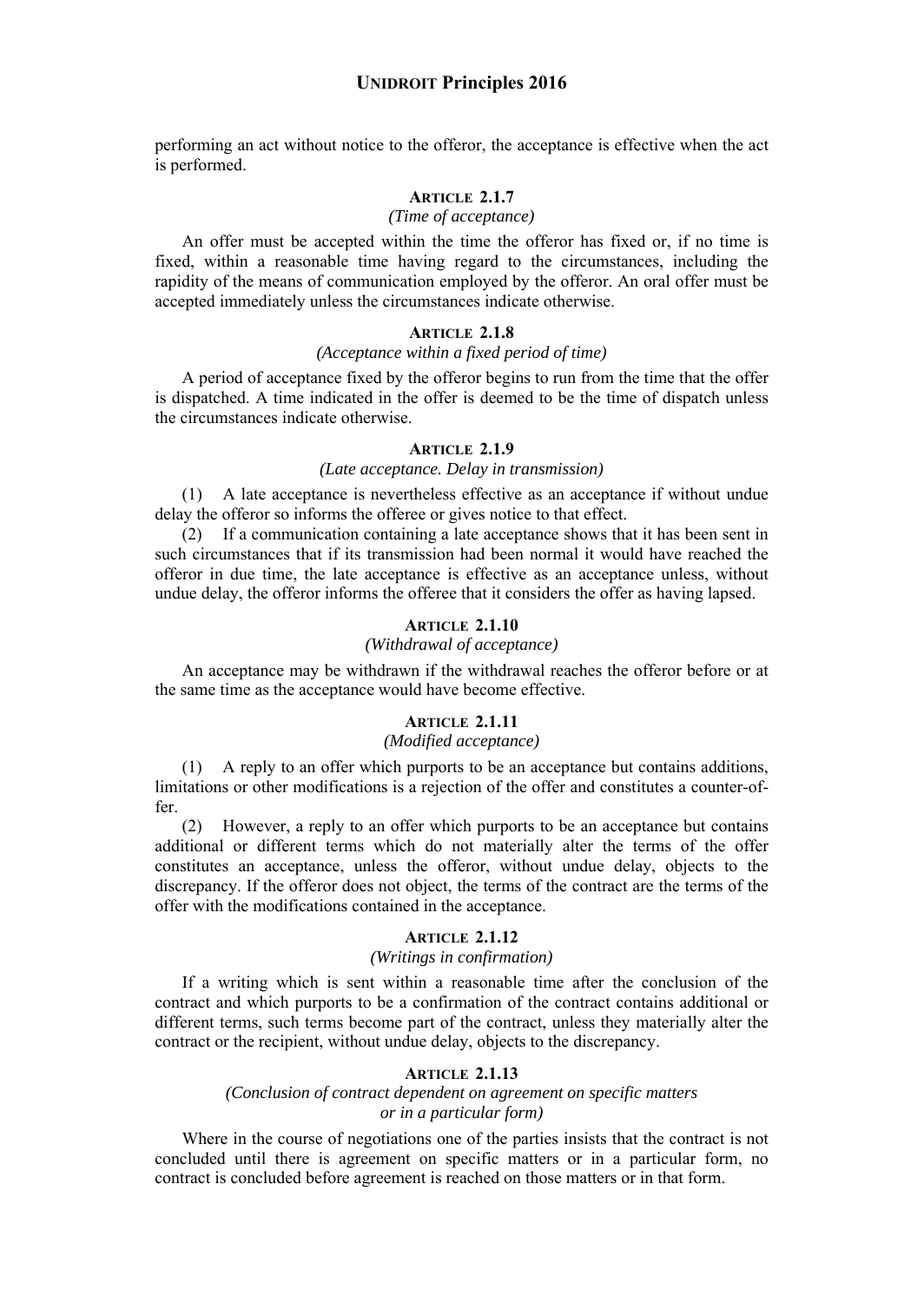# **ARTICLE 2.1.14**

### *(Contract with terms deliberately left open)*

(1) If the parties intend to conclude a contract, the fact that they intentionally leave a term to be agreed upon in further negotiations or to be determined by one of the parties or by a third person does not prevent a contract from coming into existence.

- (2) The existence of the contract is not affected by the fact that subsequently
- (a) the parties reach no agreement on the term;
- (b) the party who is to determine the term does not do so; or
- (c) the third person does not determine the term,

provided that there is an alternative means of rendering the term definite that is reasonable in the circumstances, having regard to the intention of the parties.

# **ARTICLE 2.1.15**

# *(Negotiations in bad faith)*

(1) A party is free to negotiate and is not liable for failure to reach an agreement.

(2) However, a party who negotiates or breaks off negotiations in bad faith is liable for the losses caused to the other party.

(3) It is bad faith, in particular, for a party to enter into or continue negotiations when intending not to reach an agreement with the other party.

# **ARTICLE 2.1.16**

### *(Duty of confidentiality)*

Where information is given as confidential by one party in the course of negotiations, the other party is under a duty not to disclose that information or to use it improperly for its own purposes, whether or not a contract is subsequently concluded. Where appropriate, the remedy for breach of that duty may include compensation based on the benefit received by the other party.

# **ARTICLE 2.1.17**

## *(Merger clauses)*

A contract in writing which contains a clause indicating that the writing completely embodies the terms on which the parties have agreed cannot be contradicted or supplemented by evidence of prior statements or agreements. However, such statements or agreements may be used to interpret the writing.

### **ARTICLE 2.1.18**

# *(Modification in a particular form)*

A contract in writing which contains a clause requiring any modification or termination by agreement to be in a particular form may not be otherwise modified or terminated. However, a party may be precluded by its conduct from asserting such a clause to the extent that the other party has reasonably acted in reliance on that conduct.

## **ARTICLE 2.1.19**

### *(Contracting under standard terms)*

(1) Where one party or both parties use standard terms in concluding a contract, the general rules on formation apply, subject to Articles 2.1.20 - 2.1.22.

(2) Standard terms are provisions which are prepared in advance for general and repeated use by one party and which are actually used without negotiation with the other party.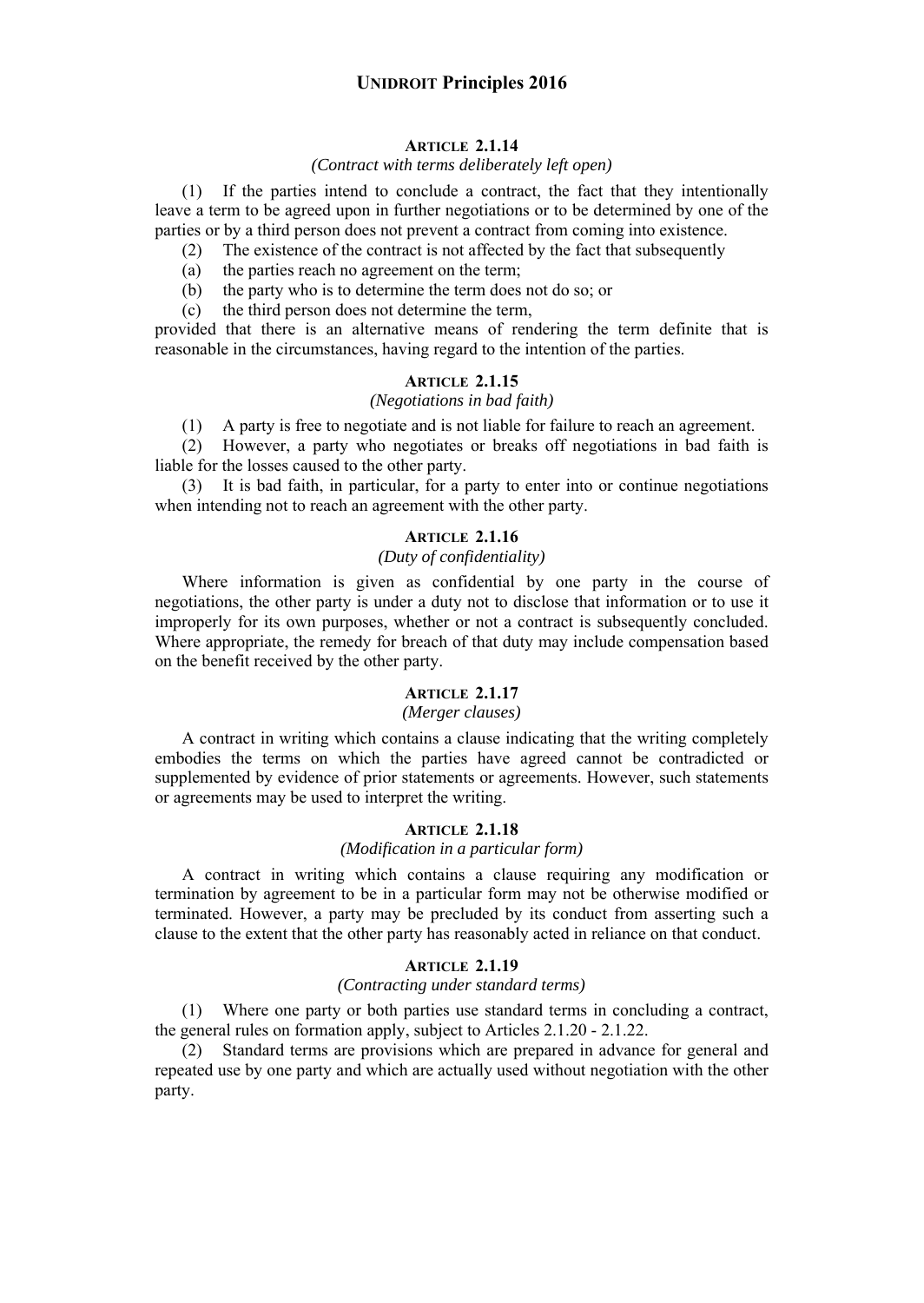# **ARTICLE 2.1.20**

### *(Surprising terms)*

(1) No term contained in standard terms which is of such a character that the other party could not reasonably have expected it, is effective unless it has been expressly accepted by that party.

(2) In determining whether a term is of such a character regard shall be had to its content, language and presentation.

# **ARTICLE 2.1.21**

### *(Conflict between standard terms and non-standard terms)*

In case of conflict between a standard term and a term which is not a standard term the latter prevails.

### **ARTICLE 2.1.22**

### *(Battle of forms)*

Where both parties use standard terms and reach agreement except on those terms, a contract is concluded on the basis of the agreed terms and of any standard terms which are common in substance unless one party clearly indicates in advance, or later and without undue delay informs the other party, that it does not intend to be bound by such a contract.

### **SECTION 2: AUTHORITY OF AGENTS**

#### **ARTICLE 2.2.1**

### *(Scope of the Section)*

(1) This Section governs the authority of a person ("the agent") to affect the legal relations of another person ("the principal") by or with respect to a contract with a third party, whether the agent acts in its own name or in that of the principal.

(2) It governs only the relations between the principal or the agent on the one hand, and the third party on the other.

(3) It does not govern an agent's authority conferred by law or the authority of an agent appointed by a public or judicial authority.

#### **ARTICLE 2.2.2**

## *(Establishment and scope of the authority of the agent)*

(1) The principal's grant of authority to an agent may be express or implied.

(2) The agent has authority to perform all acts necessary in the circumstances to achieve the purposes for which the authority was granted.

### **ARTICLE 2.2.3**

### *(Agency disclosed)*

(1) Where an agent acts within the scope of its authority and the third party knew or ought to have known that the agent was acting as an agent, the acts of the agent shall directly affect the legal relations between the principal and the third party and no legal relation is created between the agent and the third party.

(2) However, the acts of the agent shall affect only the relations between the agent and the third party, where the agent with the consent of the principal undertakes to become the party to the contract.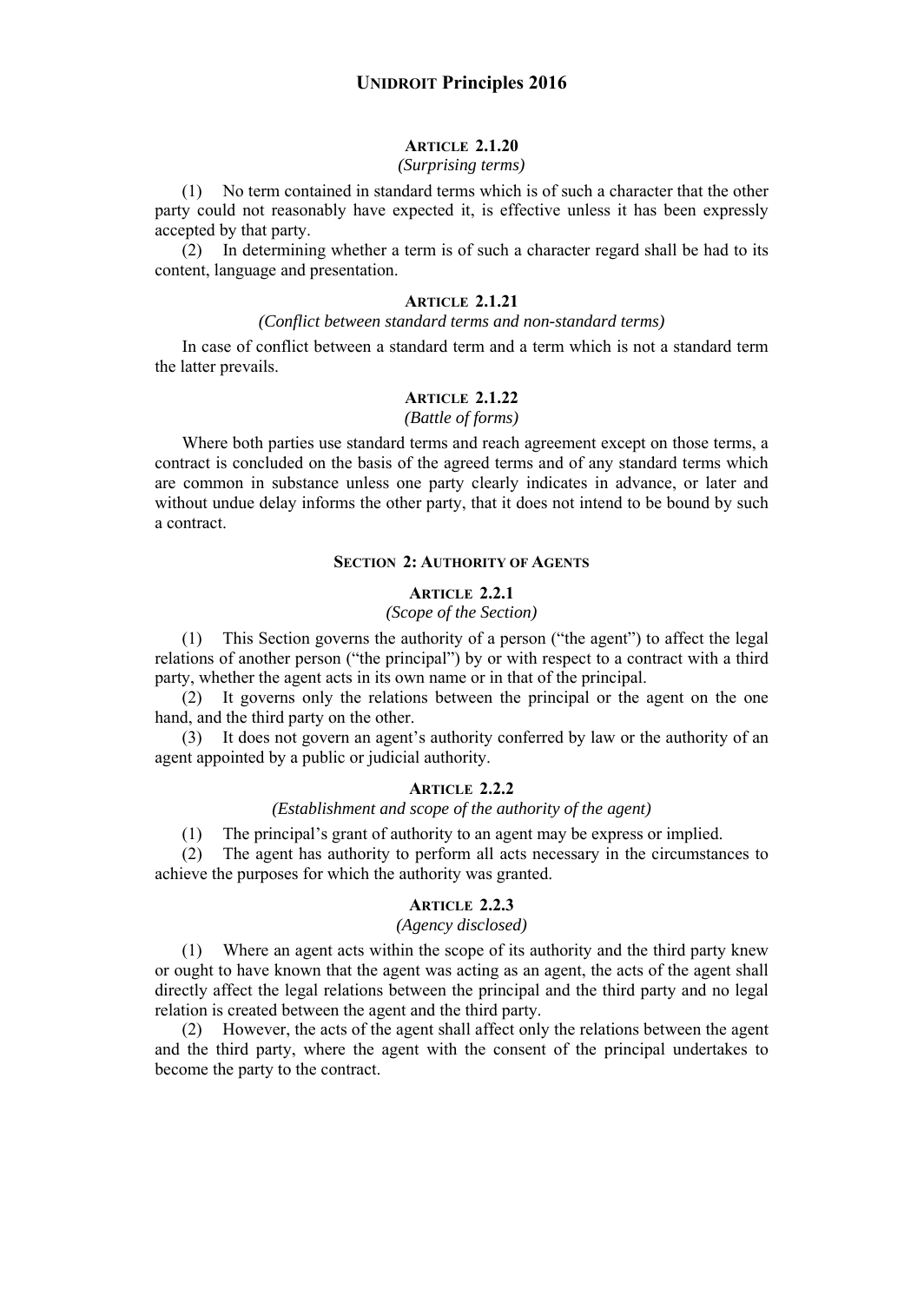# **ARTICLE 2.2.4**

# *(Agency undisclosed)*

(1) Where an agent acts within the scope of its authority and the third party neither knew nor ought to have known that the agent was acting as an agent, the acts of the agent shall affect only the relations between the agent and the third party.

(2) However, where such an agent, when contracting with the third party on behalf of a business, represents itself to be the owner of that business, the third party, upon discovery of the real owner of the business, may exercise also against the latter the rights it has against the agent.

### **ARTICLE 2.2.5**

### *(Agent acting without or exceeding its authority)*

(1) Where an agent acts without authority or exceeds its authority, its acts do not affect the legal relations between the principal and the third party.

(2) However, where the principal causes the third party reasonably to believe that the agent has authority to act on behalf of the principal and that the agent is acting within the scope of that authority, the principal may not invoke against the third party the lack of authority of the agent.

#### **ARTICLE 2.2.6**

### *(Liability of agent acting without or exceeding its authority)*

(1) An agent that acts without authority or exceeds its authority is, failing ratification by the principal, liable for damages that will place the third party in the same position as if the agent had acted with authority and not exceeded its authority.

(2) However, the agent is not liable if the third party knew or ought to have known that the agent had no authority or was exceeding its authority.

## **ARTICLE 2.2.7**

# *(Conflict of interests)*

(1) If a contract concluded by an agent involves the agent in a conflict of interests with the principal of which the third party knew or ought to have known, the principal may avoid the contract. The right to avoid is subject to Articles 3.2.9 and 3.2.11 to 3.2.15.

(2) However, the principal may not avoid the contract

(a) if the principal had consented to, or knew or ought to have known of, the agent's involvement in the conflict of interests; or

(b) if the agent had disclosed the conflict of interests to the principal and the latter had not objected within a reasonable time.

## **ARTICLE 2.2.8**

## *(Sub-agency)*

An agent has implied authority to appoint a sub-agent to perform acts which it is not reasonable to expect the agent to perform itself. The rules of this Section apply to the sub-agency.

### **ARTICLE 2.2.9**

### *(Ratification)*

(1) An act by an agent that acts without authority or exceeds its authority may be ratified by the principal. On ratification the act produces the same effects as if it had initially been carried out with authority.

(2) The third party may by notice to the principal specify a reasonable period of time for ratification. If the principal does not ratify within that period of time it can no longer do so.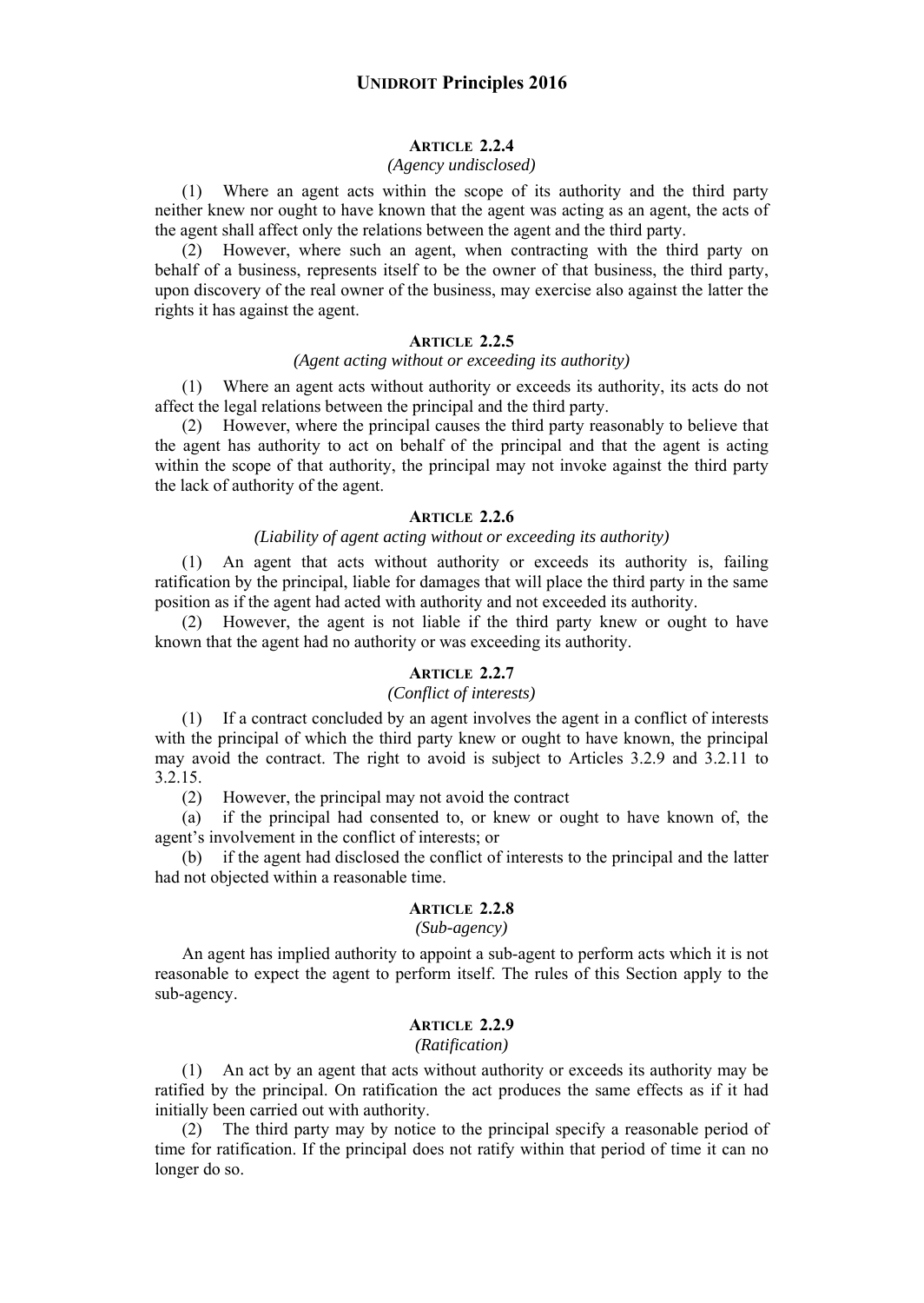(3) If, at the time of the agent's act, the third party neither knew nor ought to have known of the lack of authority, it may, at any time before ratification, by notice to the principal indicate its refusal to become bound by a ratification.

# **ARTICLE 2.2.10**

*(Termination of authority)* 

(1) Termination of authority is not effective in relation to the third party unless the third party knew or ought to have known of it.

(2) Notwithstanding the termination of its authority, an agent remains authorised to perform the acts that are necessary to prevent harm to the principal's interests.

# **CHAPTER 3 — VALIDITY**

## **SECTION 1: GENERAL PROVISIONS**

### **ARTICLE 3.1.1**

*(Matters not covered)* 

This Chapter does not deal with lack of capacity.

## **ARTICLE 3.1.2**

### *(Validity of mere agreement)*

A contract is concluded, modified or terminated by the mere agreement of the parties, without any further requirement.

## **ARTICLE 3.1.3**

*(Initial impossibility)* 

The mere fact that at the time of the conclusion of the contract the performance of the obligation assumed was impossible does not affect the validity of the contract.

(2) The mere fact that at the time of the conclusion of the contract a party was not entitled to dispose of the assets to which the contract relates does not affect the validity of the contract.

### **ARTICLE 3.1.4**

### *(Mandatory character of the provisions)*

The provisions on fraud, threat, gross disparity and illegality contained in this Chapter are mandatory.

#### **SECTION 2: GROUNDS FOR AVOIDANCE**

### **ARTICLE 3.2.1**

#### *(Definition of mistake)*

Mistake is an erroneous assumption relating to facts or to law existing when the contract was concluded.

# **ARTICLE 3.2.2**

#### *(Relevant mistake)*

(1) A party may only avoid the contract for mistake if, when the contract was concluded, the mistake was of such importance that a reasonable person in the same situation as the party in error would only have concluded the contract on materially different terms or would not have concluded it at all if the true state of affairs had been known, and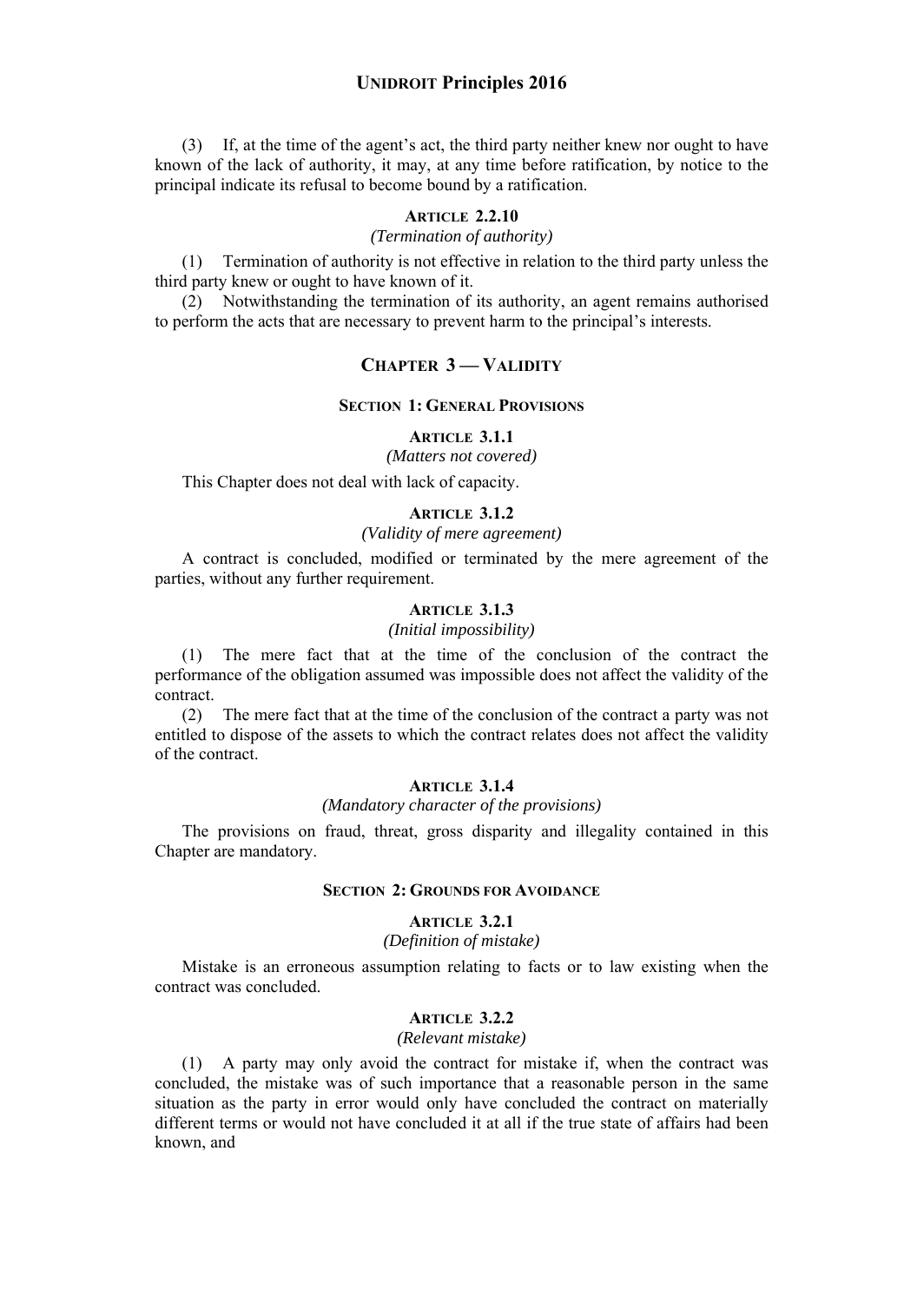(a) the other party made the same mistake, or caused the mistake, or knew or ought to have known of the mistake and it was contrary to reasonable commercial standards of fair dealing to leave the mistaken party in error; or

(b) the other party had not at the time of avoidance reasonably acted in reliance on the contract.

(2) However, a party may not avoid the contract if

(a) it was grossly negligent in committing the mistake; or

(b) the mistake relates to a matter in regard to which the risk of mistake was assumed or, having regard to the circumstances, should be borne by the mistaken party.

# **ARTICLE 3.2.3**

### *(Error in expression or transmission)*

An error occurring in the expression or transmission of a declaration is considered to be a mistake of the person from whom the declaration emanated.

## **ARTICLE 3.2.4**

### *(Remedies for non-performance)*

A party is not entitled to avoid the contract on the ground of mistake if the circumstances on which that party relies afford, or could have afforded, a remedy for non-performance.

## **ARTICLE 3.2.5**

## *(Fraud)*

A party may avoid the contract when it has been led to conclude the contract by the other party's fraudulent representation, including language or practices, or fraudulent non-disclosure of circumstances which, according to reasonable commercial standards of fair dealing, the latter party should have disclosed.

## **ARTICLE 3.2.6**

### *(Threat)*

A party may avoid the contract when it has been led to conclude the contract by the other party's unjustified threat which, having regard to the circumstances, is so imminent and serious as to leave the first party no reasonable alternative. In particular, a threat is unjustified if the act or omission with which a party has been threatened is wrongful in itself, or it is wrongful to use it as a means to obtain the conclusion of the contract.

### **ARTICLE 3.2.7**

### *(Gross disparity)*

(1) A party may avoid the contract or an individual term of it if, at the time of the conclusion of the contract, the contract or term unjustifiably gave the other party an excessive advantage. Regard is to be had, among other factors, to

(a) the fact that the other party has taken unfair advantage of the first party's dependence, economic distress or urgent needs, or of its improvidence, ignorance, inexperience or lack of bargaining skill, and

(b) the nature and purpose of the contract.

(2) Upon the request of the party entitled to avoidance, a court may adapt the contract or term in order to make it accord with reasonable commercial standards of fair dealing.

(3) A court may also adapt the contract or term upon the request of the party receiving notice of avoidance, provided that that party informs the other party of its request promptly after receiving such notice and before the other party has reasonably acted in reliance on it. Article 3.2.10(2) applies accordingly.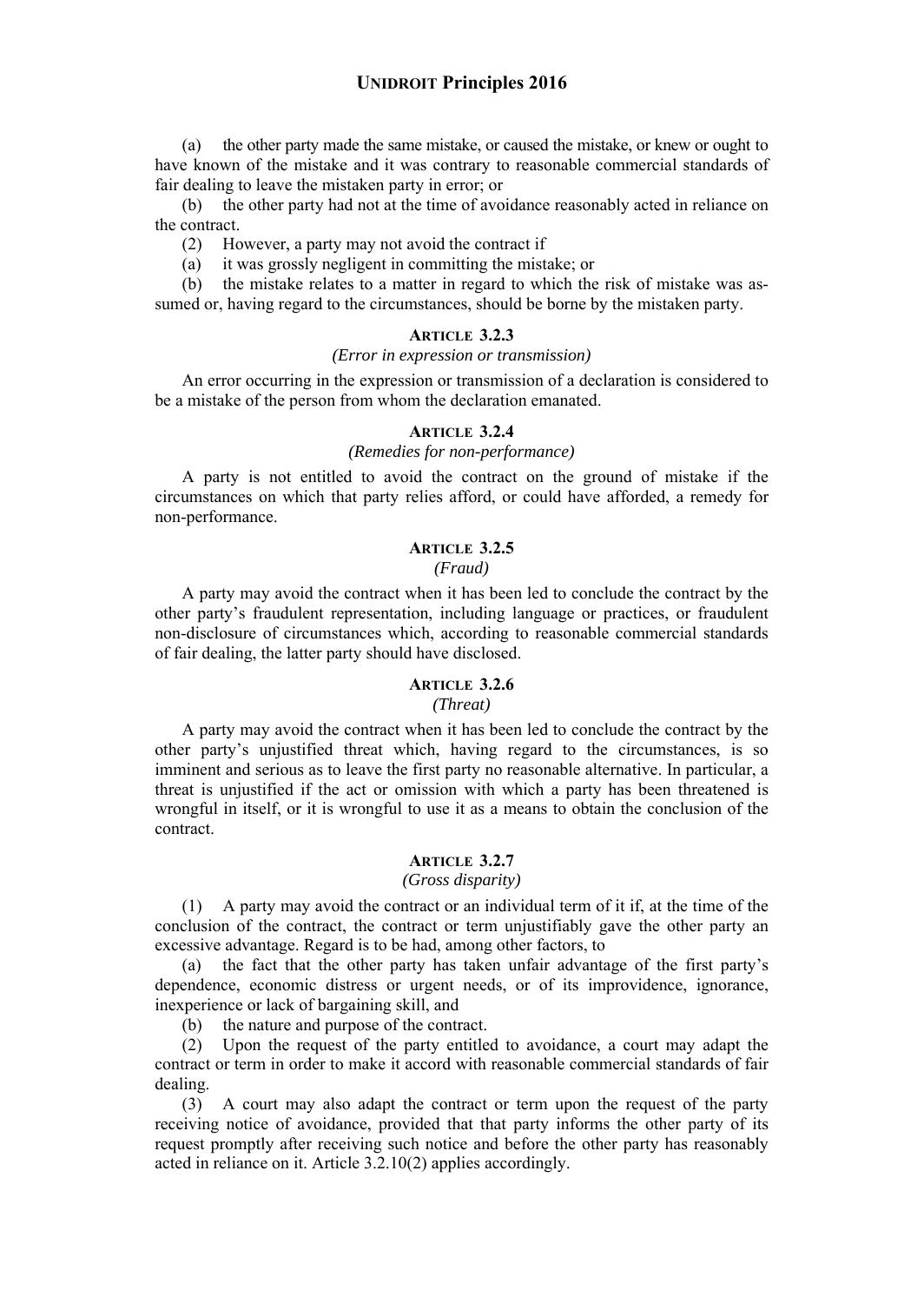# **ARTICLE 3.2.8**

### *(Third persons)*

(1) Where fraud, threat, gross disparity or a party's mistake is imputable to, or is known or ought to be known by, a third person for whose acts the other party is responsible, the contract may be avoided under the same conditions as if the behaviour or knowledge had been that of the party itself.

(2) Where fraud, threat or gross disparity is imputable to a third person for whose acts the other party is not responsible, the contract may be avoided if that party knew or ought to have known of the fraud, threat or disparity, or has not at the time of avoidance reasonably acted in reliance on the contract.

### **ARTICLE 3.2.9**

### *(Confirmation)*

If the party entitled to avoid the contract expressly or impliedly confirms the contract after the period of time for giving notice of avoidance has begun to run, avoidance of the contract is excluded.

### **ARTICLE 3.2.10**

# *(Loss of right to avoid)*

(1) If a party is entitled to avoid the contract for mistake but the other party declares itself willing to perform or performs the contract as it was understood by the party entitled to avoidance, the contract is considered to have been concluded as the latter party understood it. The other party must make such a declaration or render such performance promptly after having been informed of the manner in which the party entitled to avoidance had understood the contract and before that party has reasonably acted in reliance on a notice of avoidance.

(2) After such a declaration or performance the right to avoidance is lost and any earlier notice of avoidance is ineffective.

## **ARTICLE 3.2.11**

## *(Notice of avoidance)*

The right of a party to avoid the contract is exercised by notice to the other party.

#### **ARTICLE 3.2.12**  *(Time limits)*

(1) Notice of avoidance shall be given within a reasonable time, having regard to the circumstances, after the avoiding party knew or could not have been unaware of the relevant facts or became capable of acting freely.

(2) Where an individual term of the contract may be avoided by a party under Article 3.2.7, the period of time for giving notice of avoidance begins to run when that term is asserted by the other party.

# **ARTICLE 3.2.13**

## *(Partial avoidance)*

Where a ground of avoidance affects only individual terms of the contract, the effect of avoidance is limited to those terms unless, having regard to the circumstances, it is unreasonable to uphold the remaining contract.

### **ARTICLE 3.2.14**

*(Retroactive effect of avoidance)* 

Avoidance takes effect retroactively.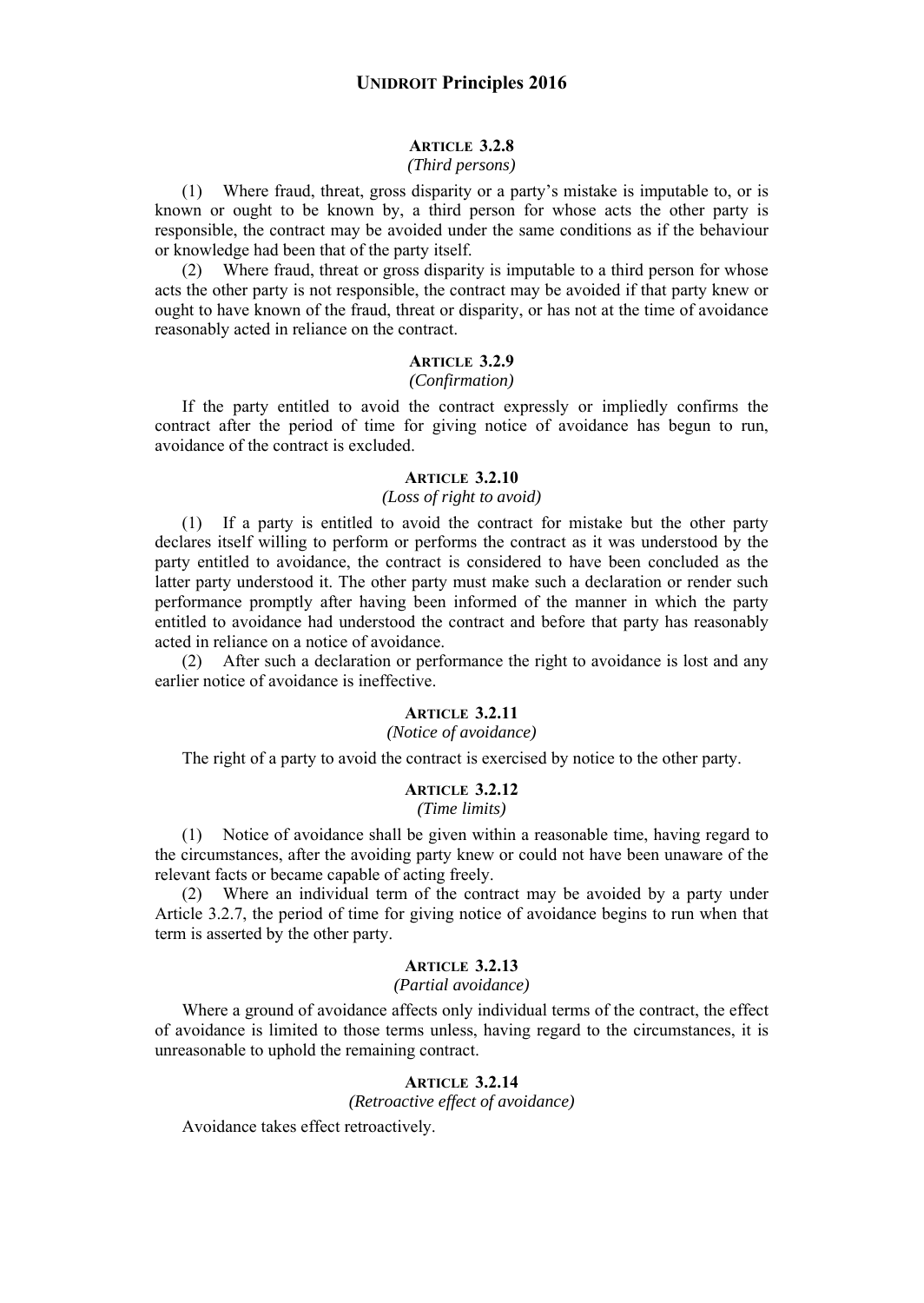# **ARTICLE 3.2.15**

### *(Restitution)*

(1) On avoidance either party may claim restitution of whatever it has supplied under the contract, or the part of it avoided, provided that the party concurrently makes restitution of whatever it has received under the contract, or the part of it avoided.

(2) If restitution in kind is not possible or appropriate, an allowance has to be made in money whenever reasonable.

(3) The recipient of the performance does not have to make an allowance in money if the impossibility to make restitution in kind is attributable to the other party.

(4) Compensation may be claimed for expenses reasonably required to preserve or maintain the performance received.

## **ARTICLE 3.2.16**

## *(Damages)*

Irrespective of whether or not the contract has been avoided, the party who knew or ought to have known of the ground for avoidance is liable for damages so as to put the other party in the same position in which it would have been if it had not concluded the contract.

### **ARTICLE 3.2.17**

#### *(Unilateral declarations)*

The provisions of this Chapter apply with appropriate adaptations to any communication of intention addressed by one party to the other.

## **SECTION 3: ILLEGALITY**

## **ARTICLE 3.3.1**

### *(Contracts infringing mandatory rules)*

(1) Where a contract infringes a mandatory rule, whether of national, international or supranational origin, applicable under Article 1.4 of these Principles, the effects of that infringement upon the contract are the effects, if any, expressly prescribed by that mandatory rule.

(2) Where the mandatory rule does not expressly prescribe the effects of an infringement upon a contract, the parties have the right to exercise such remedies under the contract as in the circumstances are reasonable.

- (3) In determining what is reasonable regard is to be had in particular to:
- (a) the purpose of the rule which has been infringed;
- (b) the category of persons for whose protection the rule exists;
- (c) any sanction that may be imposed under the rule infringed;
- (d) the seriousness of the infringement;
- (e) whether one or both parties knew or ought to have known of the infringement;
- (f) whether the performance of the contract necessitates the infringement; and
- (g) the parties' reasonable expectations.

## **ARTICLE 3.3.2**

#### *(Restitution)*

(1) Where there has been performance under a contract infringing a mandatory rule under Article 3.3.1, restitution may be granted where this would be reasonable in the circumstances.

(2) In determining what is reasonable, regard is to be had, with the appropriate adaptations, to the criteria referred to in Article 3.3.1(3).

(3) If restitution is granted, the rules set out in Article 3.2.15 apply with appropriate adaptations.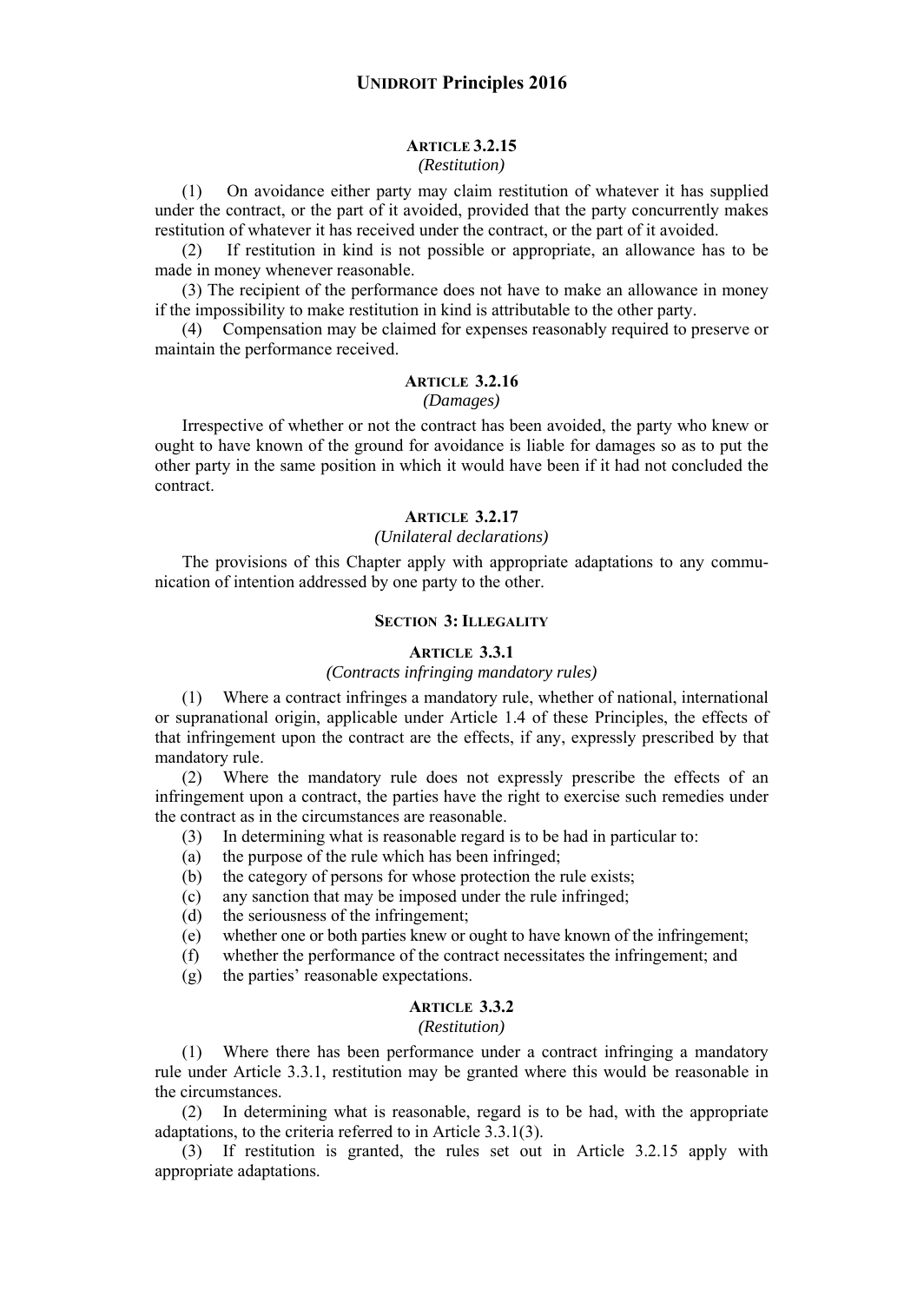# **CHAPTER 4 — INTERPRETATION**

# **ARTICLE 4.1**

*(Intention of the parties)* 

(1) A contract shall be interpreted according to the common intention of the parties.

(2) If such an intention cannot be established, the contract shall be interpreted according to the meaning that reasonable persons of the same kind as the parties would give to it in the same circumstances.

## **ARTICLE 4.2**

## *(Interpretation of statements and other conduct)*

(1) The statements and other conduct of a party shall be interpreted according to that party's intention if the other party knew or could not have been unaware of that intention.

(2) If the preceding paragraph is not applicable, such statements and other conduct shall be interpreted according to the meaning that a reasonable person of the same kind as the other party would give to it in the same circumstances.

#### **ARTICLE 4.3**

### *(Relevant circumstances)*

In applying Articles 4.1 and 4.2, regard shall be had to all the circumstances, including

- (a) preliminary negotiations between the parties;
- (b) practices which the parties have established between themselves;
- (c) the conduct of the parties subsequent to the conclusion of the contract;
- (d) the nature and purpose of the contract;
- (e) the meaning commonly given to terms and expressions in the trade concerned;
- (f) usages.

### **ARTICLE 4.4**

### *(Reference to contract or statement as a whole)*

Terms and expressions shall be interpreted in the light of the whole contract or statement in which they appear.

## **ARTICLE 4.5**

# *(All terms to be given effect)*

Contract terms shall be interpreted so as to give effect to all the terms rather than to deprive some of them of effect.

## **ARTICLE 4.6**

### *(Contra proferentem rule)*

If contract terms supplied by one party are unclear, an interpretation against that party is preferred.

### **ARTICLE 4.7**

#### *(Linguistic discrepancies)*

Where a contract is drawn up in two or more language versions which are equally authoritative there is, in case of discrepancy between the versions, a preference for the interpretation according to a version in which the contract was originally drawn up.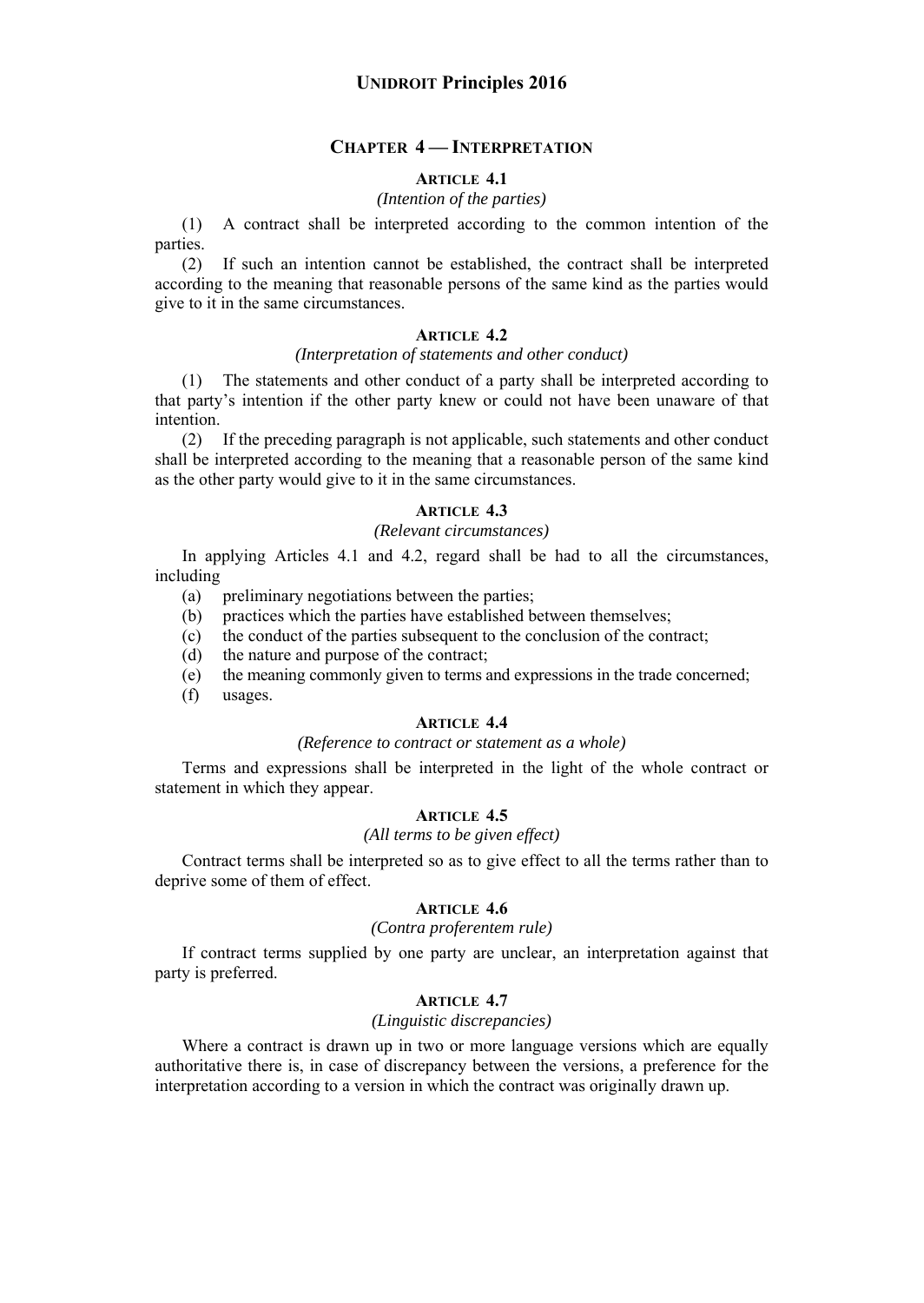# **ARTICLE 4.8**

### *(Supplying an omitted term)*

(1) Where the parties to a contract have not agreed with respect to a term which is important for a determination of their rights and duties, a term which is appropriate in the circumstances shall be supplied.

(2) In determining what is an appropriate term regard shall be had, among other factors, to

(a) the intention of the parties;

(b) the nature and purpose of the contract;

(c) good faith and fair dealing;

(d) reasonableness.

## **CHAPTER 5 — CONTENT AND THIRD PARTY RIGHTS**

### **SECTION 1: CONTENT**

# **ARTICLE 5.1.1**

# *(Express and implied obligations)*

The contractual obligations of the parties may be express or implied.

# **ARTICLE 5.1.2**

## *(Implied obligations)*

Implied obligations stem from

- (a) the nature and purpose of the contract;
- (b) practices established between the parties and usages;
- (c) good faith and fair dealing;
- (d) reasonableness.

### **ARTICLE 5.1.3**

## *(Co-operation between the parties)*

Each party shall cooperate with the other party when such co-operation may reasonably be expected for the performance of that party's obligations.

# **ARTICLE 5.1.4**

*(Duty to achieve a specific result.* 

# *Duty of best efforts)*

(1) To the extent that an obligation of a party involves a duty to achieve a specific result, that party is bound to achieve that result.

(2) To the extent that an obligation of a party involves a duty of best efforts in the performance of an activity, that party is bound to make such efforts as would be made by a reasonable person of the same kind in the same circumstances.

## **ARTICLE 5.1.5**

### *(Determination of kind of duty involved)*

In determining the extent to which an obligation of a party involves a duty of best efforts in the performance of an activity or a duty to achieve a specific result, regard shall be had, among other factors, to

- (a) the way in which the obligation is expressed in the contract;
- (b) the contractual price and other terms of the contract;
- (c) the degree of risk normally involved in achieving the expected result;
- (d) the ability of the other party to influence the performance of the obligation.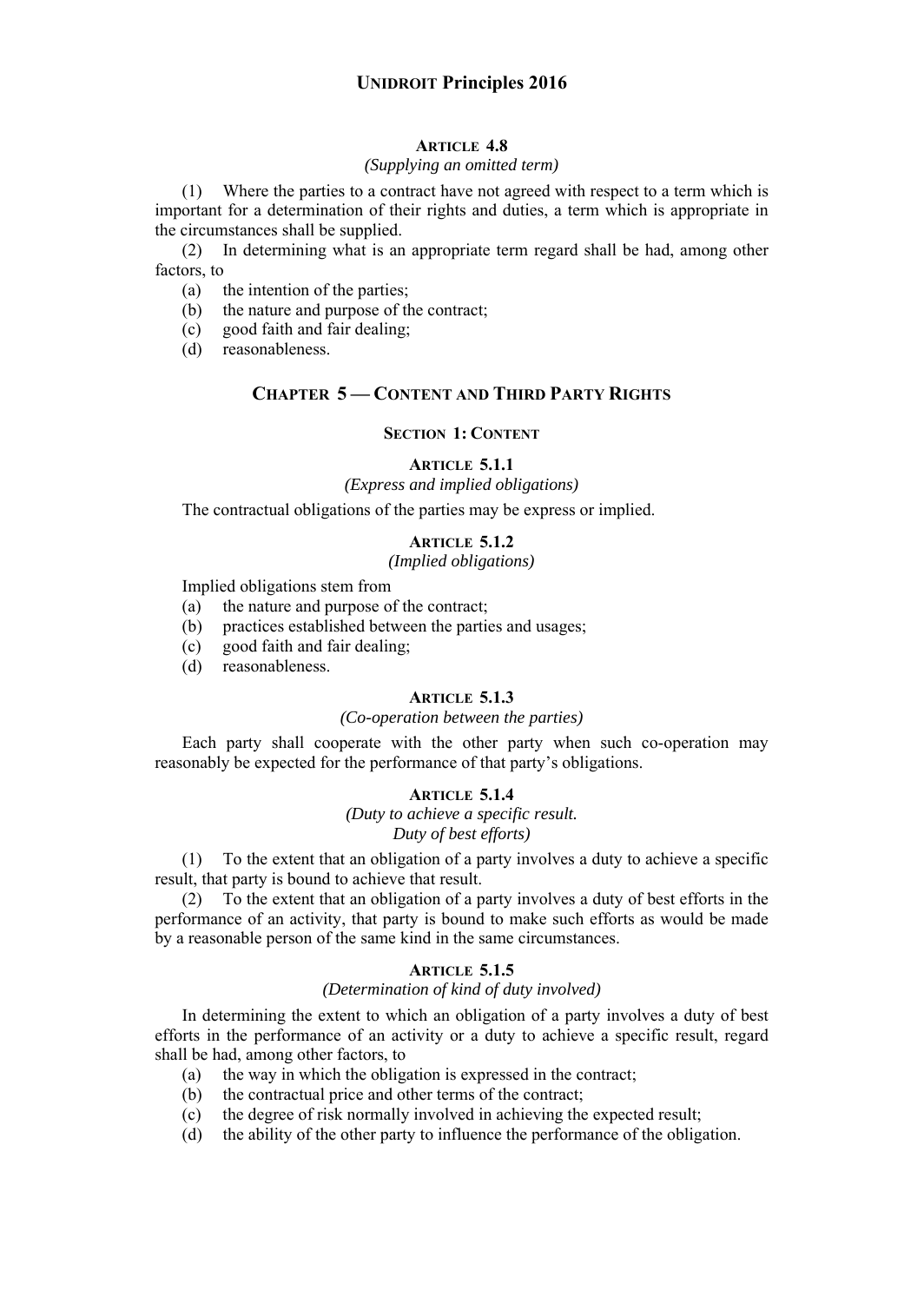# **ARTICLE 5.1.6**

### *(Determination of quality of performance)*

Where the quality of performance is neither fixed by, nor determinable from, the contract a party is bound to render a performance of a quality that is reasonable and not less than average in the circumstances.

## **ARTICLE 5.1.7**

### *(Price determination)*

(1) Where a contract does not fix or make provision for determining the price, the parties are considered, in the absence of any indication to the contrary, to have made reference to the price generally charged at the time of the conclusion of the contract for such performance in comparable circumstances in the trade concerned or, if no such price is available, to a reasonable price.

(2) Where the price is to be determined by one party and that determination is manifestly unreasonable, a reasonable price shall be substituted notwithstanding any contract term to the contrary.

(3) Where the price is to be fixed by one party or a third person, and that party or third person does not do so, the price shall be a reasonable price.

(4) Where the price is to be fixed by reference to factors which do not exist or have ceased to exist or to be accessible, the nearest equivalent factor shall be treated as a substitute.

### **ARTICLE 5.1.8**

### *(Termination of a contract for an indefinite period)*

A contract for an indefinite period may be terminated by either party by giving notice a reasonable time in advance. As to the effects of termination in general, and as to restitution, the provisions in Articles 7.3.5 and 7.3.7 apply.

# **ARTICLE 5.1.9**

## *(Release by agreement)*

(1) An obligee may release its right by agreement with the obligor.

(2) An offer to release a right gratuitously shall be deemed accepted if the obligor does not reject the offer without delay after having become aware of it.

## **SECTION 2: THIRD PARTY RIGHTS**

## **ARTICLE 5.2.1**

## *(Contracts in favour of third parties)*

(1) The parties (the "promisor" and the "promisee") may confer by express or implied agreement a right on a third party (the "beneficiary").

(2) The existence and content of the beneficiary's right against the promisor are determined by the agreement of the parties and are subject to any conditions or other limitations under the agreement.

# **ARTICLE 5.2.2**

#### *(Third party identifiable)*

The beneficiary must be identifiable with adequate certainty by the contract but need not be in existence at the time the contract is made.

## **ARTICLE 5.2.3**

### *(Exclusion and limitation clauses)*

The conferment of rights in the beneficiary includes the right to invoke a clause in the contract which excludes or limits the liability of the beneficiary.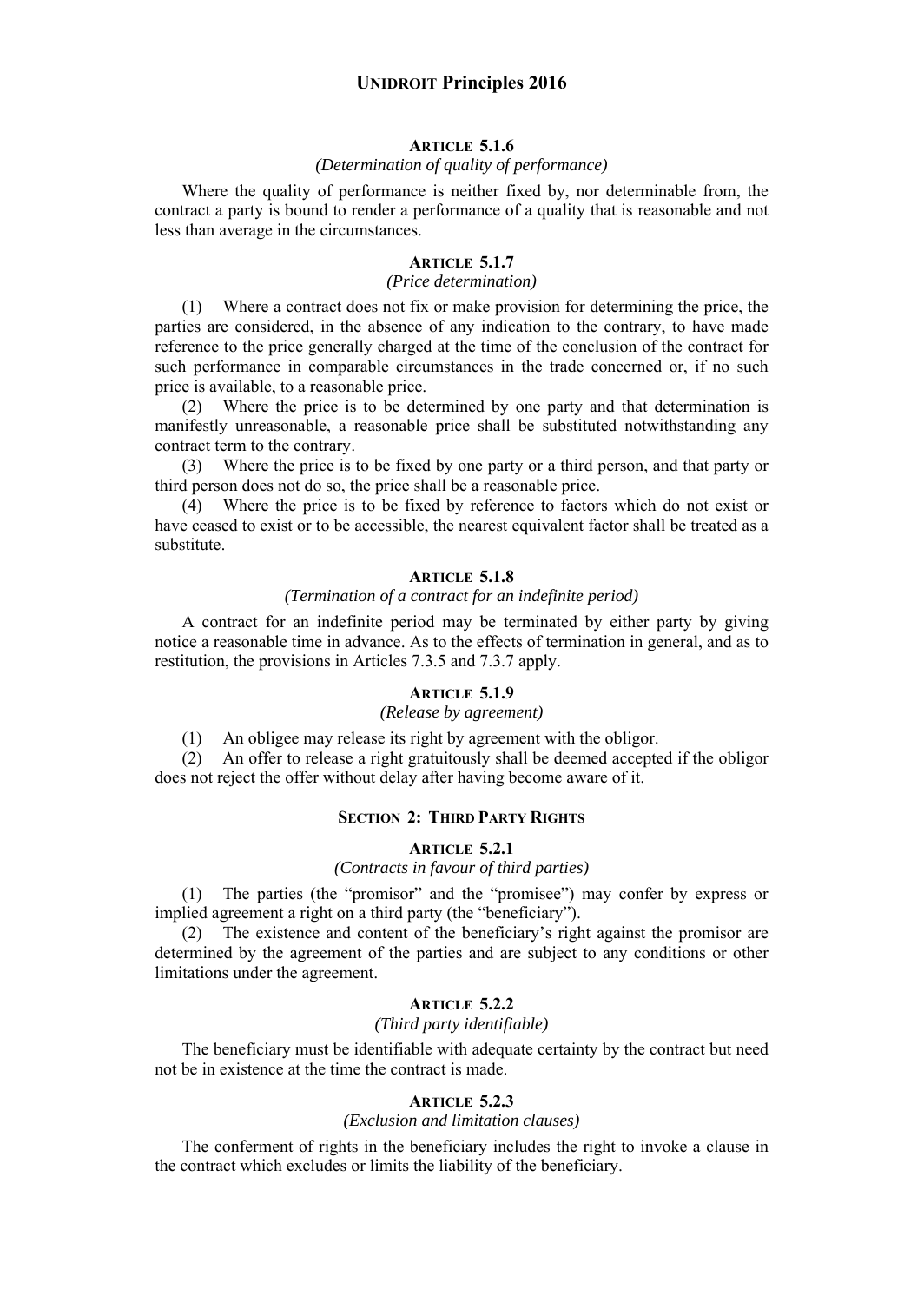# **ARTICLE 5.2.4**

### *(Defences)*

The promisor may assert against the beneficiary all defences which the promisor could assert against the promisee.

# **ARTICLE 5.2.5**

*(Revocation)* 

The parties may modify or revoke the rights conferred by the contract on the beneficiary until the beneficiary has accepted them or reasonably acted in reliance on them.

# **ARTICLE 5.2.6**

#### *(Renunciation)*

The beneficiary may renounce a right conferred on it.

#### **SECTION 3: CONDITIONS**

## **ARTICLE 5.3.1**

### *(Types of condition)*

A contract or a contractual obligation may be made conditional upon the occurrence of a future uncertain event, so that the contract or the contractual obligation only takes effect if the event occurs (suspensive condition) or comes to an end if the event occurs (resolutive condition).

## **ARTICLE 5.3.2**

*(Effect of conditions)* 

Unless the parties otherwise agree:

(a) the relevant contract or contractual obligation takes effect upon fulfilment of a suspensive condition;

(b) the relevant contract or contractual obligation comes to an end upon fulfilment of a resolutive condition.

### **ARTICLE 5.3.3**

### *(Interference with conditions)*

(1) If fulfilment of a condition is prevented by a party, contrary to the duty of good faith and fair dealing or the duty of co-operation, that party may not rely on the non-fulfilment of the condition.

(2) If fulfilment of a condition is brought about by a party, contrary to the duty of good faith and fair dealing or the duty of co-operation, that party may not rely on the fulfilment of the condition.

### **ARTICLE 5.3.4**

### *(Duty to preserve rights)*

Pending fulfilment of a condition, a party may not, contrary to the duty to act in accordance with good faith and fair dealing, act so as to prejudice the other party's rights in case of fulfilment of the condition.

## **ARTICLE 5.3.5**

#### *(Restitution in case of fulfilment of a resolutive condition)*

(1) On fulfilment of a resolutive condition, the rules on restitution set out in Articles 7.3.6 and 7.3.7 apply with appropriate adaptations.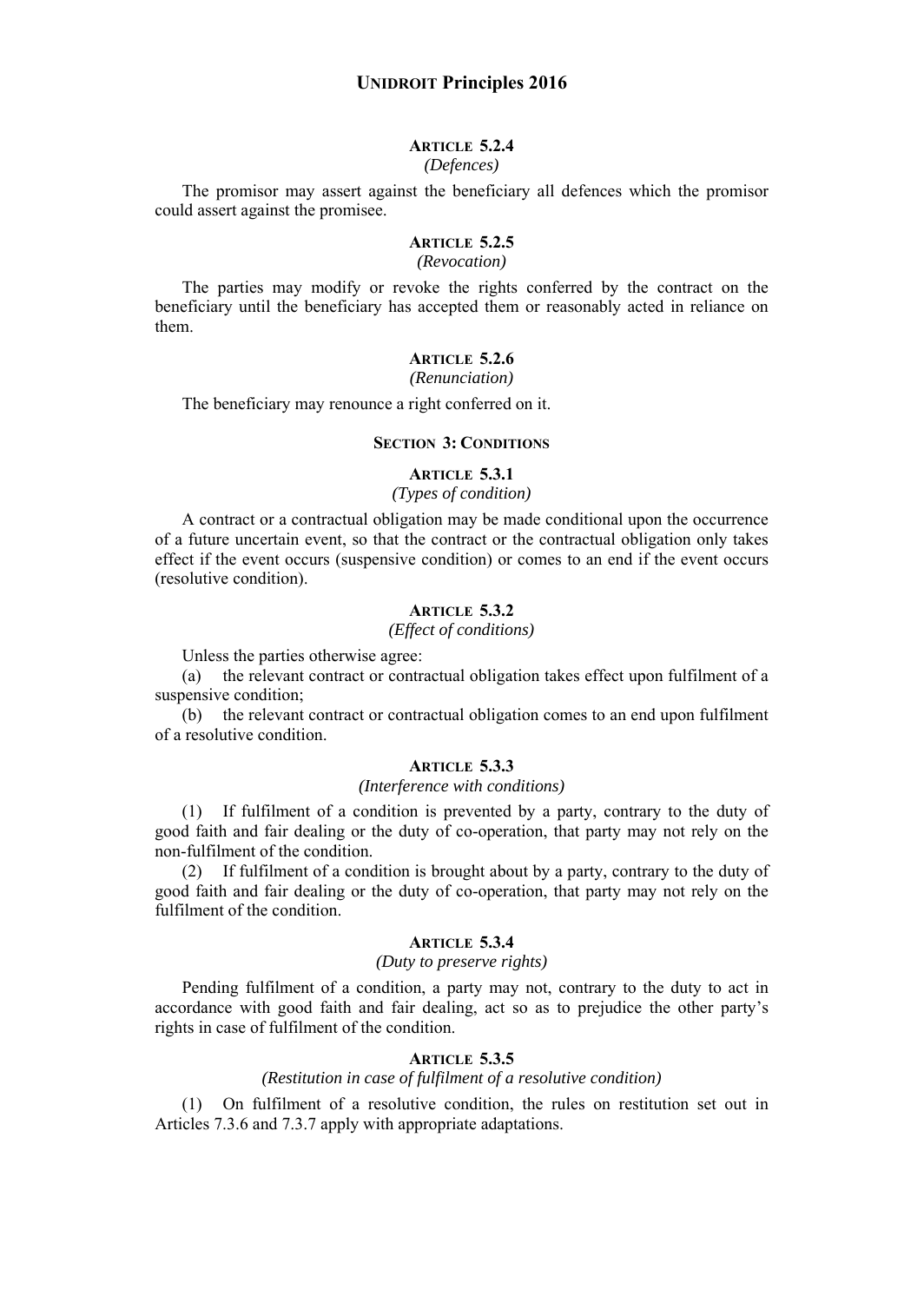(2) If the parties have agreed that the resolutive condition is to operate retroactively, the rules on restitution set out in Article 3.2.15 apply with appropriate adaptations.

## **CHAPTER 6 — PERFORMANCE**

### **SECTION 1: PERFORMANCE IN GENERAL**

### **ARTICLE 6.1.1**

*(Time of performance)* 

A party must perform its obligations:

(a) if a time is fixed by or determinable from the contract, at that time;

(b) if a period of time is fixed by or determinable from the contract, at any time within that period unless circumstances indicate that the other party is to choose a time;

(c) in any other case, within a reasonable time after the conclusion of the contract.

#### **ARTICLE 6.1.2**

### *(Performance at one time or in instalments)*

In cases under Article 6.1.1(b) or (c), a party must perform its obligations at one time if that performance can be rendered at one time and the circumstances do not indicate otherwise.

### **ARTICLE 6.1.3**

## *(Partial performance)*

(1) The obligee may reject an offer to perform in part at the time performance is due, whether or not such offer is coupled with an assurance as to the balance of the performance, unless the obligee has no legitimate interest in so doing.

(2) Additional expenses caused to the obligee by partial performance are to be borne by the obligor without prejudice to any other remedy.

# **ARTICLE 6.1.4**

### *(Order of performance)*

(1) To the extent that the performances of the parties can be rendered simultaneously, the parties are bound to render them simultaneously unless the circumstances indicate otherwise.

(2) To the extent that the performance of only one party requires a period of time, that party is bound to render its performance first, unless the circumstances indicate otherwise.

# **ARTICLE 6.1.5**

# *(Earlier performance)*

(1) The obligee may reject an earlier performance unless it has no legitimate interest in so doing.

(2) Acceptance by a party of an earlier performance does not affect the time for the performance of its own obligations if that time has been fixed irrespective of the performance of the other party's obligations.

(3) Additional expenses caused to the obligee by earlier performance are to be borne by the obligor, without prejudice to any other remedy.

## **ARTICLE 6.1.6**

## *(Place of performance)*

(1) If the place of performance is neither fixed by, nor determinable from, the contract, a party is to perform: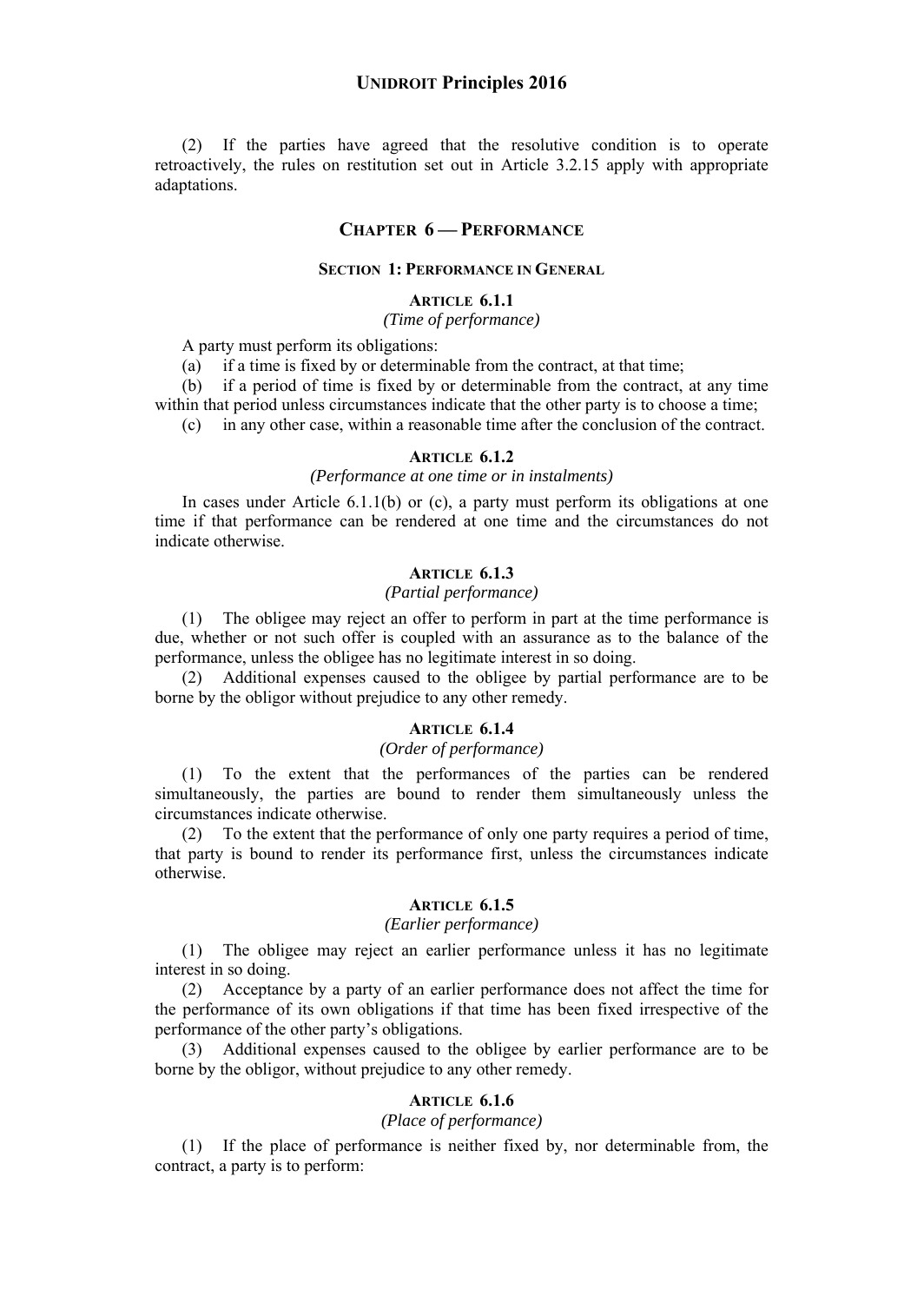# **UNIDROIT Principles 2016**

(a) a monetary obligation, at the obligee's place of business;

(b) any other obligation, at its own place of business.

(2) A party must bear any increase in the expenses incidental to performance which is caused by a change in its place of business subsequent to the conclusion of the contract.

## **ARTICLE 6.1.7**

### *(Payment by cheque or other instrument)*

(1) Payment may be made in any form used in the ordinary course of business at the place for payment.

(2) However, an obligee who accepts, either by virtue of paragraph (1) or voluntarily, a cheque, any other order to pay or a promise to pay, is presumed to do so only on condition that it will be honoured.

# **ARTICLE 6.1.8**

## *(Payment by funds transfer)*

(1) Unless the obligee has indicated a particular account, payment may be made by a transfer to any of the financial institutions in which the obligee has made it known that it has an account.

(2) In case of payment by a transfer the obligation of the obligor is discharged when the transfer to the obligee's financial institution becomes effective.

## **ARTICLE 6.1.9**

#### *(Currency of payment)*

(1) If a monetary obligation is expressed in a currency other than that of the place for payment, it may be paid by the obligor in the currency of the place for payment unless

(a) that currency is not freely convertible; or

(b) the parties have agreed that payment should be made only in the currency in which the monetary obligation is expressed.

(2) If it is impossible for the obligor to make payment in the currency in which the monetary obligation is expressed, the obligee may require payment in the currency of the place for payment, even in the case referred to in paragraph  $(1)(b)$ .

(3) Payment in the currency of the place for payment is to be made according to the applicable rate of exchange prevailing there when payment is due.

(4) However, if the obligor has not paid at the time when payment is due, the obligee may require payment according to the applicable rate of exchange prevailing either when payment is due or at the time of actual payment.

## **ARTICLE 6.1.10**

# *(Currency not expressed)*

Where a monetary obligation is not expressed in a particular currency, payment must be made in the currency of the place where payment is to be made.

# **ARTICLE 6.1.11**

## *(Costs of performance)*

Each party shall bear the costs of performance of its obligations.

### **ARTICLE 6.1.12**

### *(Imputation of payments)*

(1) An obligor owing several monetary obligations to the same obligee may specify at the time of payment the debt to which it intends the payment to be applied.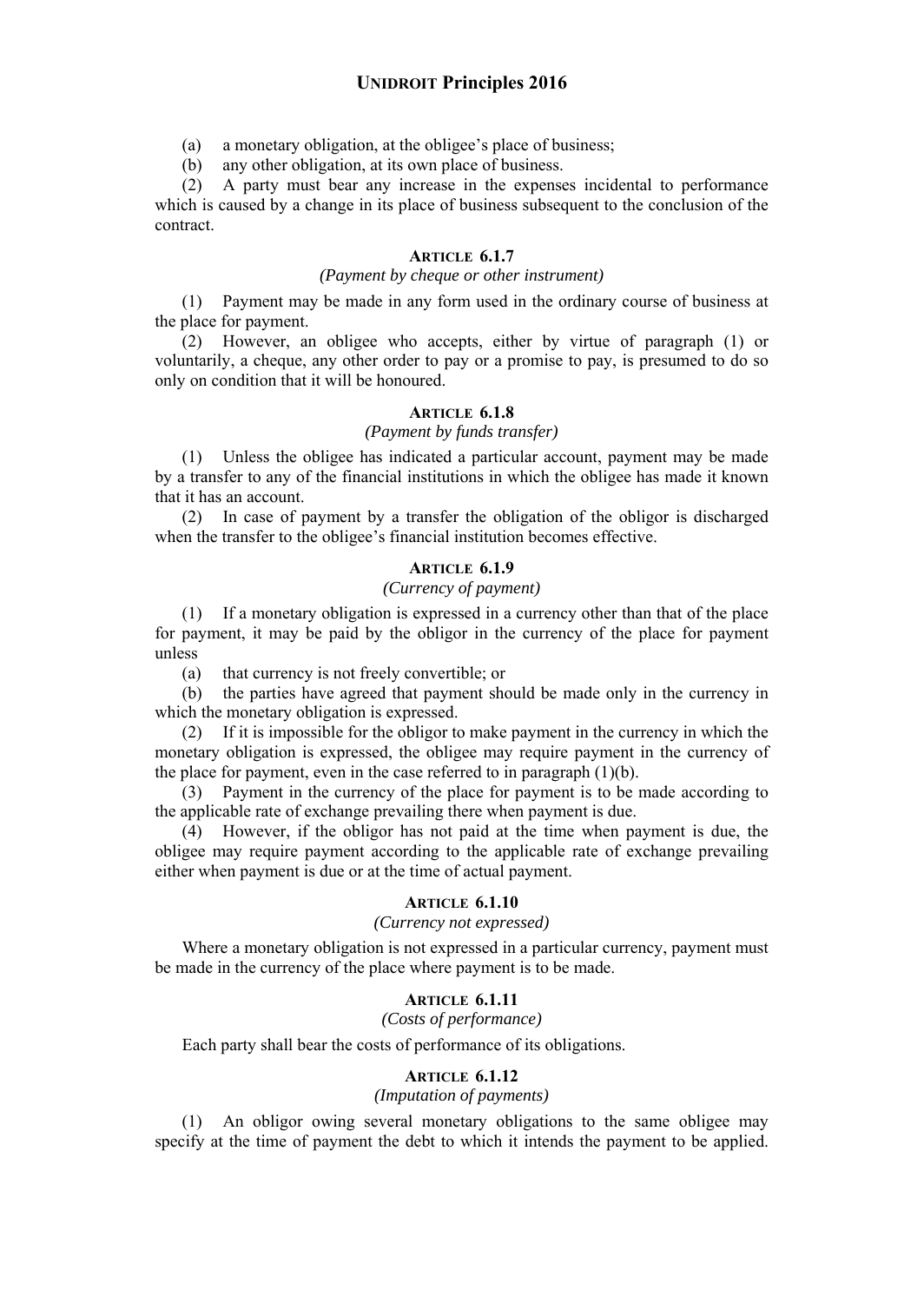However, the payment discharges first any expenses, then interest due and finally the principal.

(2) If the obligor makes no such specification, the obligee may, within a reasonable time after payment, declare to the obligor the obligation to which it imputes the payment, provided that the obligation is due and undisputed.

 $(3)$  In the absence of imputation under paragraphs  $(1)$  or  $(2)$ , payment is imputed to that obligation which satisfies one of the following criteria in the order indicated:

- (a) an obligation which is due or which is the first to fall due;
- (b) the obligation for which the obligee has least security;
- (c) the obligation which is the most burdensome for the obligor;
- (d) the obligation which has arisen first.

If none of the preceding criteria applies, payment is imputed to all the obligations proportionally.

### **ARTICLE 6.1.13**

### *(Imputation of non-monetary obligations)*

Article 6.1.12 applies with appropriate adaptations to the imputation of performance of non-monetary obligations.

## **ARTICLE 6.1.14**

### *(Application for public permission)*

Where the law of a State requires a public permission affecting the validity of the contract or its performance and neither that law nor the circumstances indicate otherwise

(a) if only one party has its place of business in that State, that party shall take the measures necessary to obtain the permission;

(b) in any other case the party whose performance requires permission shall take the necessary measures.

## **ARTICLE 6.1.15**

## *(Procedure in applying for permission)*

(1) The party required to take the measures necessary to obtain the permission shall do so without undue delay and shall bear any expenses incurred.

(2) That party shall whenever appropriate give the other party notice of the grant or refusal of such permission without undue delay.

### **ARTICLE 6.1.16**

# *(Permission neither granted nor refused)*

(1) If, notwithstanding the fact that the party responsible has taken all measures required, permission is neither granted nor refused within an agreed period or, where no period has been agreed, within a reasonable time from the conclusion of the contract, either party is entitled to terminate the contract.

(2) Where the permission affects some terms only, paragraph (1) does not apply if, having regard to the circumstances, it is reasonable to uphold the remaining contract even if the permission is refused.

# **ARTICLE 6.1.17**

### *(Permission refused)*

(1) The refusal of a permission affecting the validity of the contract renders the contract void. If the refusal affects the validity of some terms only, only such terms are void if, having regard to the circumstances, it is reasonable to uphold the remaining contract.

(2) Where the refusal of a permission renders the performance of the contract impossible in whole or in part, the rules on non-performance apply.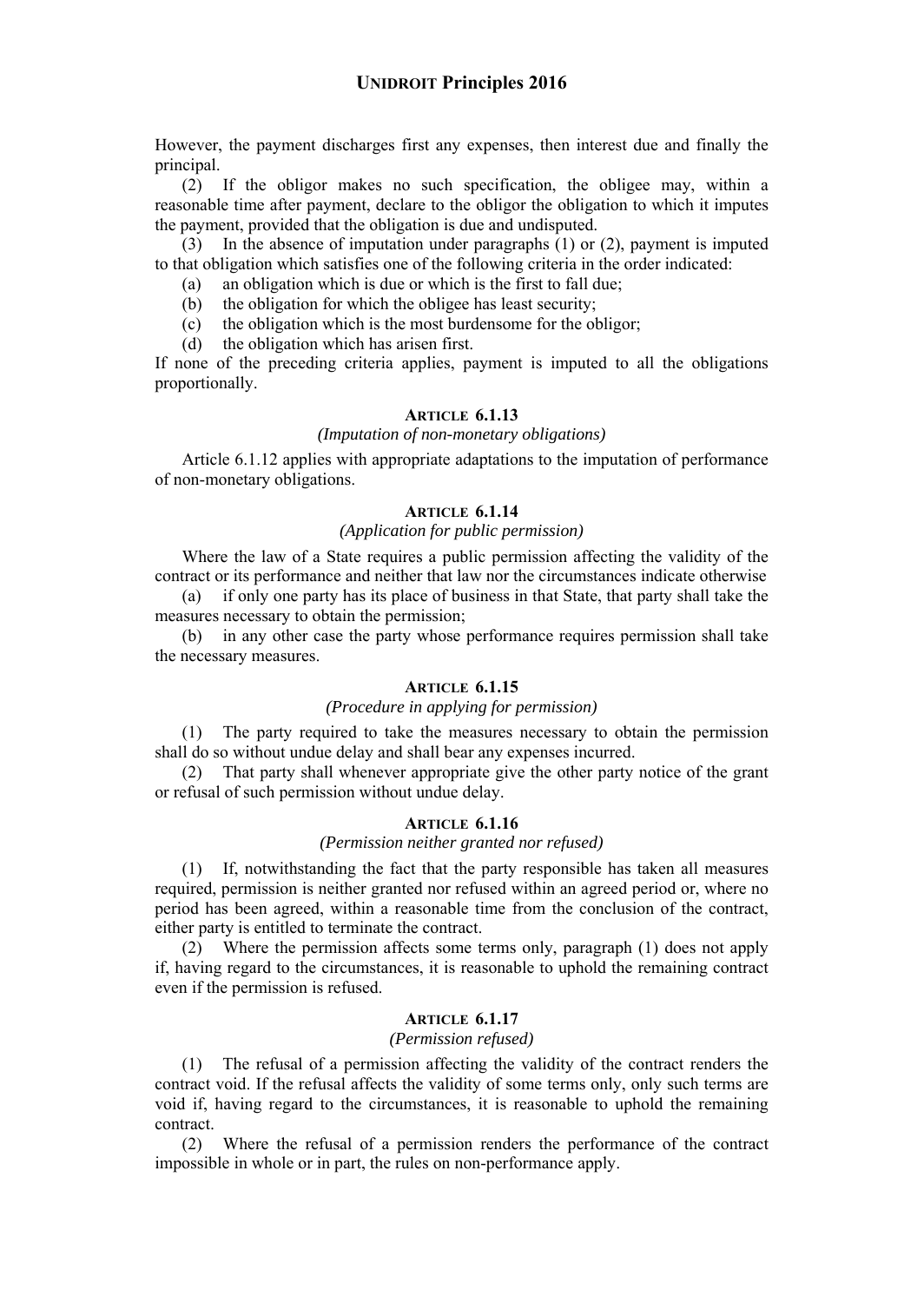## **SECTION 2: HARDSHIP**

## **ARTICLE 6.2.1**

### *(Contract to be observed)*

Where the performance of a contract becomes more onerous for one of the parties, that party is nevertheless bound to perform its obligations subject to the following provisions on hardship.

# **ARTICLE 6.2.2**

### *(Definition of hardship)*

There is hardship where the occurrence of events fundamentally alters the equilibrium of the contract either because the cost of a party's performance has increased or because the value of the performance a party receives has diminished, and

(a) the events occur or become known to the disadvantaged party after the conclusion of the contract;

(b) the events could not reasonably have been taken into account by the disadvantaged party at the time of the conclusion of the contract;

(c) the events are beyond the control of the disadvantaged party; and

(d) the risk of the events was not assumed by the disadvantaged party.

# **ARTICLE 6.2.3**

# *(Effects of hardship)*

(1) In case of hardship the disadvantaged party is entitled to request renegotiations. The request shall be made without undue delay and shall indicate the grounds on which it is based.

(2) The request for renegotiation does not in itself entitle the disadvantaged party to withhold performance.

(3) Upon failure to reach agreement within a reasonable time either party may resort to the court.

(4) If the court finds hardship it may, if reasonable,

(a) terminate the contract at a date and on terms to be fixed, or

(b) adapt the contract with a view to restoring its equilibrium.

# **CHAPTER 7 — NON-PERFORMANCE**

## **SECTION 1: NON-PERFORMANCE IN GENERAL**

# **ARTICLE 7.1.1**

# *(Non-performance defined)*

Non-performance is failure by a party to perform any of its obligations under the contract, including defective performance or late performance.

### **ARTICLE 7.1.2**

### *(Interference by the other party)*

A party may not rely on the non-performance of the other party to the extent that such non-performance was caused by the first party's act or omission or by another event for which the first party bears the risk.

### **ARTICLE 7.1.3**

## *(Withholding performance)*

(1) Where the parties are to perform simultaneously, either party may withhold performance until the other party tenders its performance.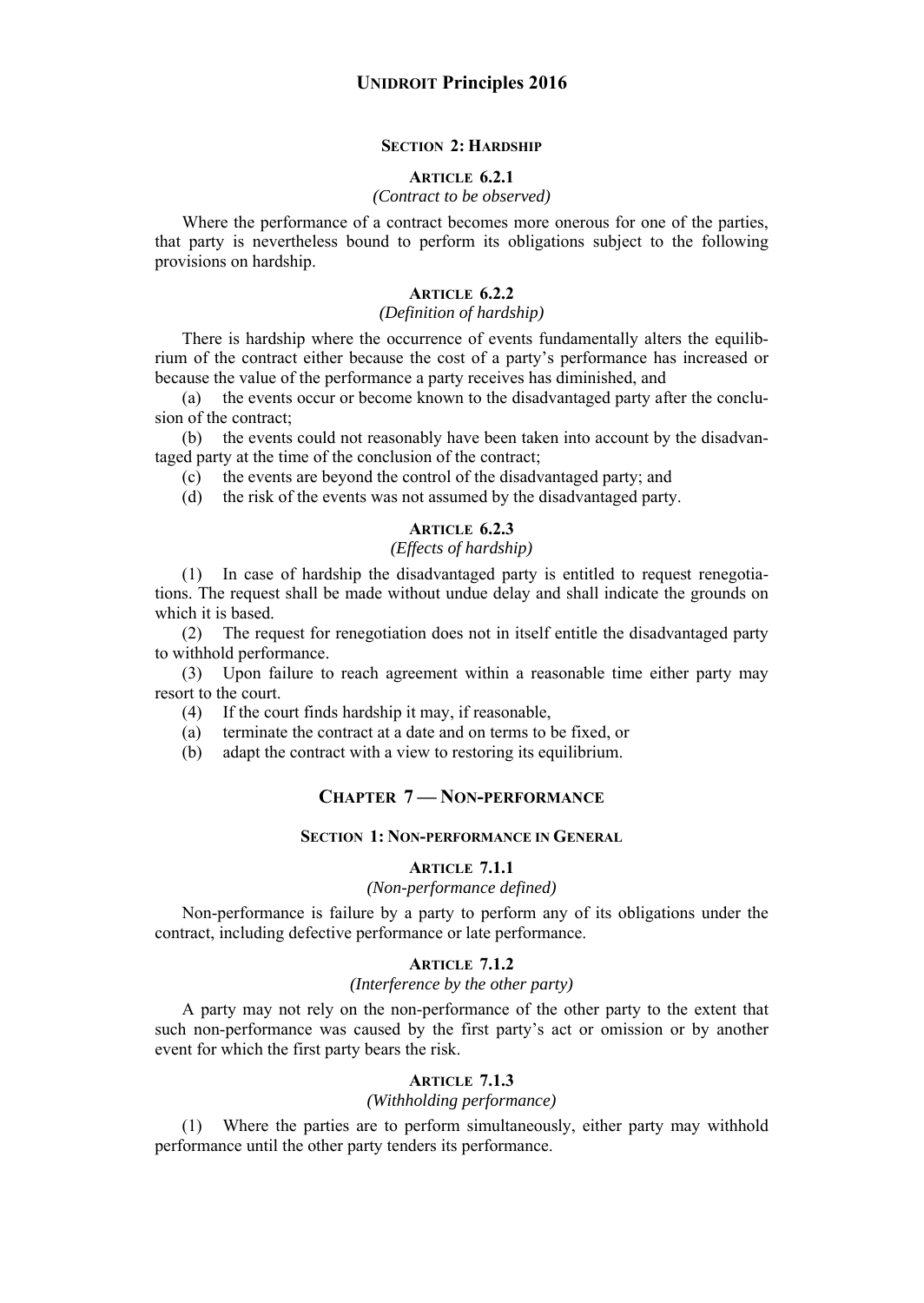(2) Where the parties are to perform consecutively, the party that is to perform later may withhold its performance until the first party has performed.

## **ARTICLE 7.1.4**

# *(Cure by non-performing party)*

(1) The non-performing party may, at its own expense, cure any non-performance, provided that

(a) without undue delay, it gives notice indicating the proposed manner and timing of the cure;

(b) cure is appropriate in the circumstances;

(c) the aggrieved party has no legitimate interest in refusing cure; and

(d) cure is effected promptly.

(2) The right to cure is not precluded by notice of termination.

(3) Upon effective notice of cure, rights of the aggrieved party that are inconsistent with the non-performing party's performance are suspended until the time for cure has expired.

(4) The aggrieved party may withhold performance pending cure.

(5) Notwithstanding cure, the aggrieved party retains the right to claim damages for delay as well as for any harm caused or not prevented by the cure.

### **ARTICLE 7.1.5**

## *(Additional period for performance)*

(1) In a case of non-performance the aggrieved party may by notice to the other party allow an additional period of time for performance.

(2) During the additional period the aggrieved party may withhold performance of its own reciprocal obligations and may claim damages but may not resort to any other remedy. If it receives notice from the other party that the latter will not perform within that period, or if upon expiry of that period due performance has not been made, the aggrieved party may resort to any of the remedies that may be available under this Chapter.

(3) Where in a case of delay in performance which is not fundamental the aggrieved party has given notice allowing an additional period of time of reasonable length, it may terminate the contract at the end of that period. If the additional period allowed is not of reasonable length it shall be extended to a reasonable length. The aggrieved party may in its notice provide that if the other party fails to perform within the period allowed by the notice the contract shall automatically terminate.

(4) Paragraph (3) does not apply where the obligation which has not been performed is only a minor part of the contractual obligation of the non-performing party.

# **ARTICLE 7.1.6**

## *(Exemption clauses)*

A clause which limits or excludes one party's liability for non-performance or which permits one party to render performance substantially different from what the other party reasonably expected may not be invoked if it would be grossly unfair to do so, having regard to the purpose of the contract.

## **ARTICLE 7.1.7**

# *(Force majeure)*

(1) Non-performance by a party is excused if that party proves that the nonperformance was due to an impediment beyond its control and that it could not reasonably be expected to have taken the impediment into account at the time of the conclusion of the contract or to have avoided or overcome it or its consequences.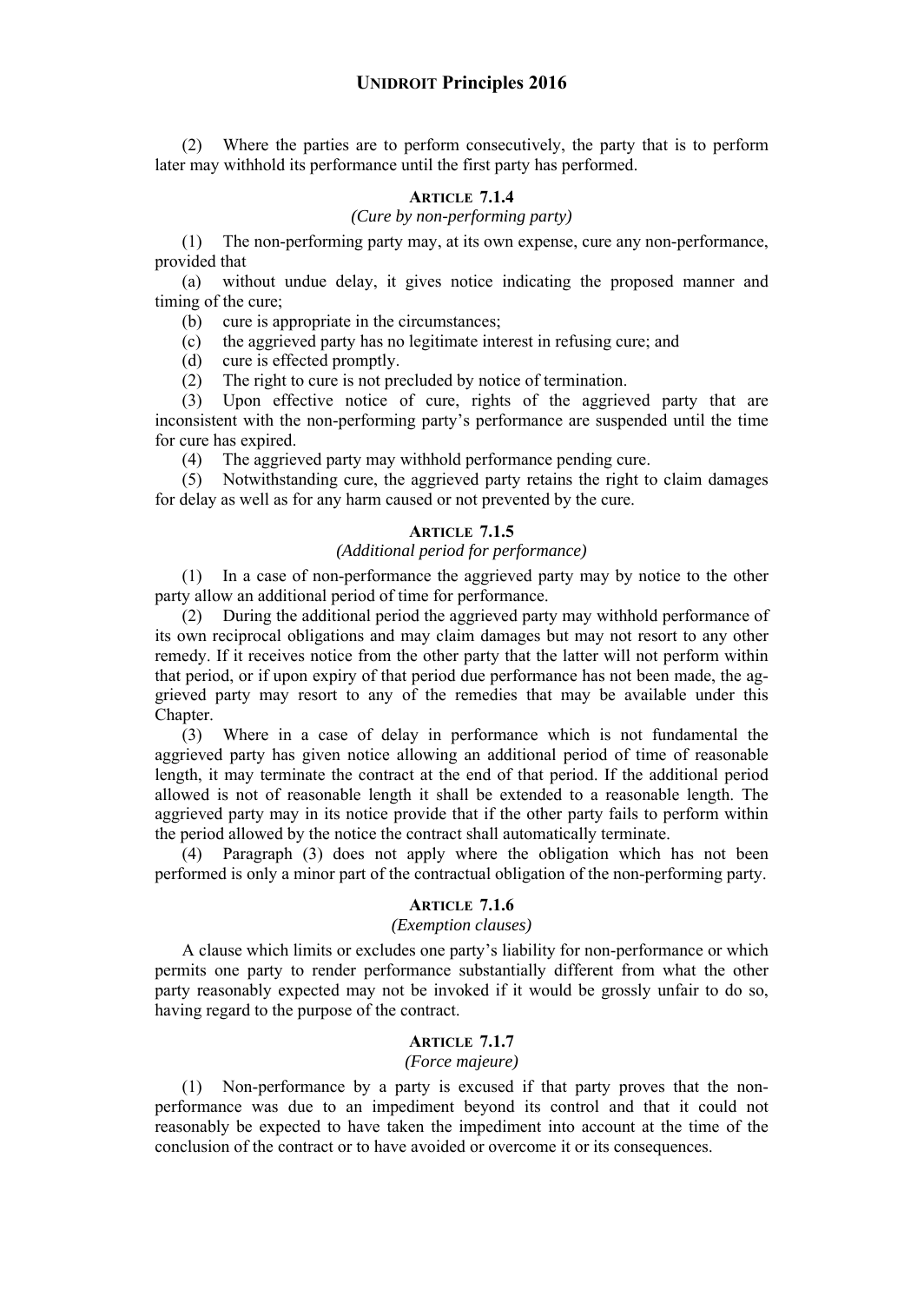(2) When the impediment is only temporary, the excuse shall have effect for such period as is reasonable having regard to the effect of the impediment on the performance of the contract.

(3) The party who fails to perform must give notice to the other party of the impediment and its effect on its ability to perform. If the notice is not received by the other party within a reasonable time after the party who fails to perform knew or ought to have known of the impediment, it is liable for damages resulting from such nonreceipt.

(4) Nothing in this Article prevents a party from exercising a right to terminate the contract or to withhold performance or request interest on money due.

## **SECTION 2: RIGHT TO PERFORMANCE**

## **ARTICLE 7.2.1**

### *(Performance of monetary obligation)*

Where a party who is obliged to pay money does not do so, the other party may require payment.

### **ARTICLE 7.2.2**

## *(Performance of non-monetary obligation)*

Where a party who owes an obligation other than one to pay money does not perform, the other party may require performance, unless

(a) performance is impossible in law or in fact;

(b) performance or, where relevant, enforcement is unreasonably burdensome or expensive;

(c) the party entitled to performance may reasonably obtain performance from another source;

(d) performance is of an exclusively personal character; or

(e) the party entitled to performance does not require performance within a reasonable time after it has, or ought to have, become aware of the non-performance.

### **ARTICLE 7.2.3**

## *(Repair and replacement of defective performance)*

The right to performance includes in appropriate cases the right to require repair, replacement, or other cure of defective performance. The provisions of Articles 7.2.1 and 7.2.2 apply accordingly.

# **ARTICLE 7.2.4**

### *(Judicial penalty)*

(1) Where the court orders a party to perform, it may also direct that this party pay a penalty if it does not comply with the order.

(2) The penalty shall be paid to the aggrieved party unless mandatory provisions of the law of the forum provide otherwise. Payment of the penalty to the aggrieved party does not exclude any claim for damages.

# **ARTICLE 7.2.5**

## *(Change of remedy)*

(1) An aggrieved party who has required performance of a non-monetary obligation and who has not received performance within a period fixed or otherwise within a reasonable period of time may invoke any other remedy.

(2) Where the decision of a court for performance of a non-monetary obligation cannot be enforced, the aggrieved party may invoke any other remedy.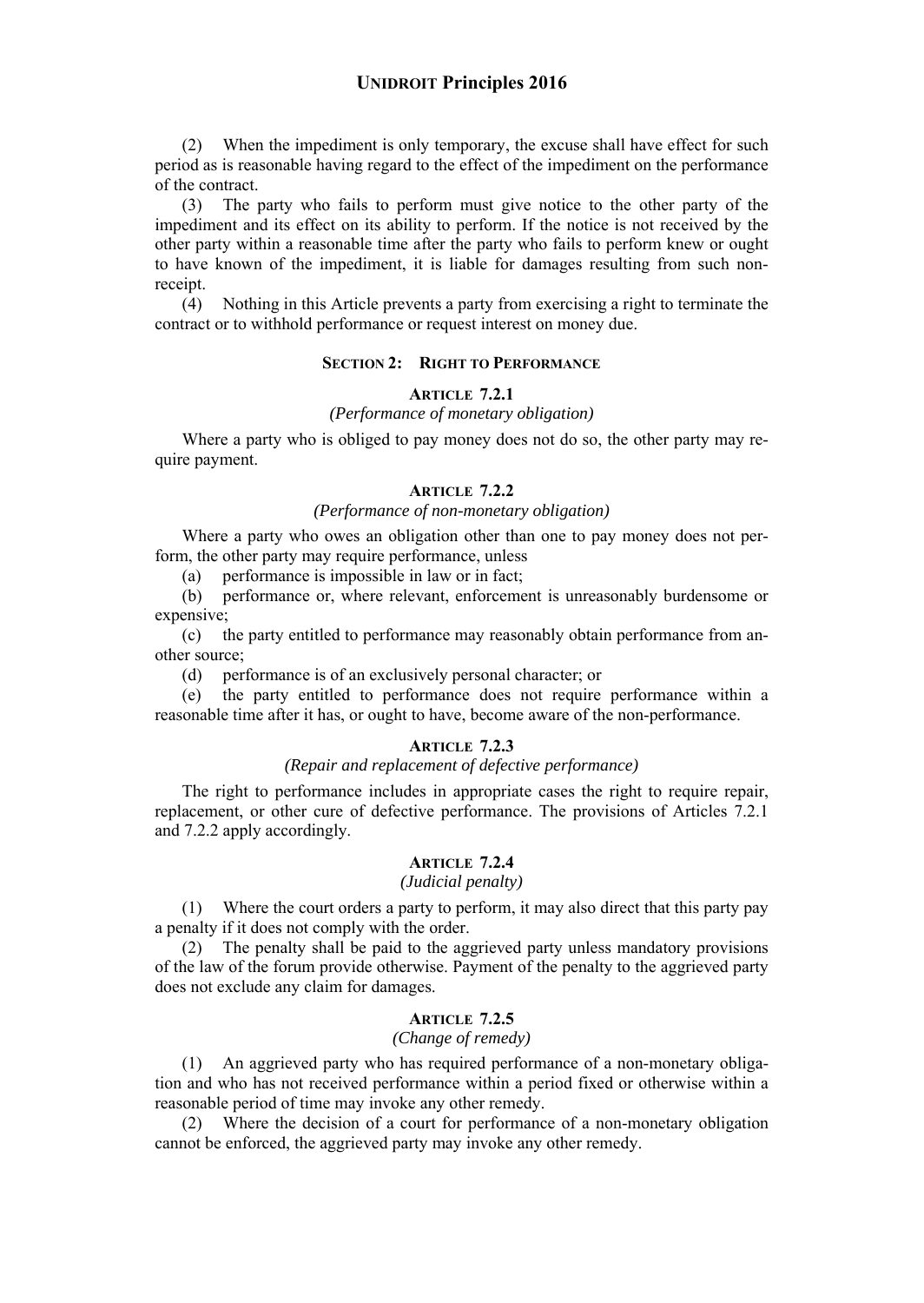# **SECTION 3: TERMINATION**

## **ARTICLE 7.3.1**

### *(Right to terminate the contract)*

(1) A party may terminate the contract where the failure of the other party to perform an obligation under the contract amounts to a fundamental non-performance.

(2) In determining whether a failure to perform an obligation amounts to a fundamental non-performance regard shall be had, in particular, to whether

(a) the non-performance substantially deprives the aggrieved party of what it was entitled to expect under the contract unless the other party did not foresee and could not reasonably have foreseen such result;

(b) strict compliance with the obligation which has not been performed is of essence under the contract;

(c) the non-performance is intentional or reckless;

(d) the non-performance gives the aggrieved party reason to believe that it cannot rely on the other party's future performance;

(e) the non-performing party will suffer disproportionate loss as a result of the preparation or performance if the contract is terminated.

(3) In the case of delay the aggrieved party may also terminate the contract if the other party fails to perform before the time allowed it under Article 7.1.5 has expired.

## **ARTICLE 7.3.2**

## *(Notice of termination)*

(1) The right of a party to terminate the contract is exercised by notice to the other party.

(2) If performance has been offered late or otherwise does not conform to the contract the aggrieved party will lose its right to terminate the contract unless it gives notice to the other party within a reasonable time after it has or ought to have become aware of the offer or of the non-conforming performance.

# **ARTICLE 7.3.3**

## *(Anticipatory non-performance)*

Where prior to the date for performance by one of the parties it is clear that there will be a fundamental non-performance by that party, the other party may terminate the contract.

## **ARTICLE 7.3.4**

#### *(Adequate assurance of due performance)*

A party who reasonably believes that there will be a fundamental non-performance by the other party may demand adequate assurance of due performance and may meanwhile withhold its own performance. Where this assurance is not provided within a reasonable time the party demanding it may terminate the contract.

## **ARTICLE 7.3.5**

## *(Effects of termination in general)*

(1) Termination of the contract releases both parties from their obligation to effect and to receive future performance.

(2) Termination does not preclude a claim for damages for non-performance.

(3) Termination does not affect any provision in the contract for the settlement of disputes or any other term of the contract which is to operate even after termination.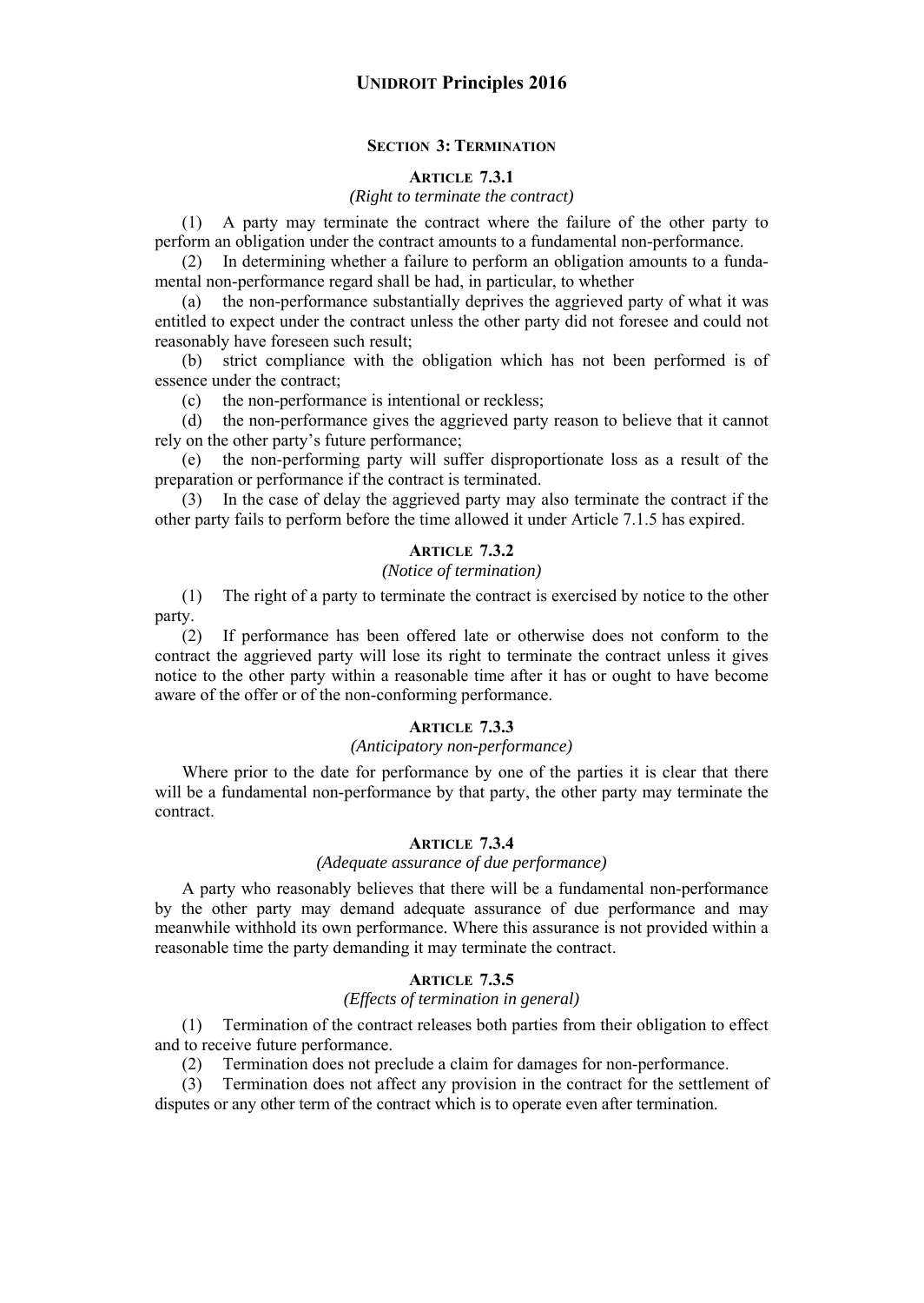# **ARTICLE 7.3.6**

#### *(Restitution with respect to contracts to be performed at one time)*

(1) On termination of a contract to be performed at one time either party may claim restitution of whatever it has supplied under the contract, provided that such party concurrently makes restitution of whatever it has received under the contract.

(2) If restitution in kind is not possible or appropriate, an allowance has to be made in money whenever reasonable.

(3) The recipient of the performance does not have to make an allowance in money if the impossibility to make restitution in kind is attributable to the other party.

(4) Compensation may be claimed for expenses reasonably required to preserve or maintain the performance received.

### **ARTICLE 7.3.7**

# *(Restitution with respect to long-term contracts)*

(1) On termination of a long-term contract restitution can only be claimed for the period after termination has taken effect, provided the contract is divisible.

(2) As far as restitution has to be made, the provisions of Article 7.3.6 apply.

### **SECTION 4: DAMAGES**

# **ARTICLE 7.4.1**

### *(Right to damages)*

Any non-performance gives the aggrieved party a right to damages either exclusively or in conjunction with any other remedies except where the nonperformance is excused under these Principles.

# **ARTICLE 7.4.2**

#### *(Full compensation)*

(1) The aggrieved party is entitled to full compensation for harm sustained as a result of the non-performance. Such harm includes both any loss which it suffered and any gain of which it was deprived, taking into account any gain to the aggrieved party resulting from its avoidance of cost or harm.

(2) Such harm may be non-pecuniary and includes, for instance, physical suffering or emotional distress.

## **ARTICLE 7.4.3**

### *(Certainty of harm)*

(1) Compensation is due only for harm, including future harm, that is established with a reasonable degree of certainty.

(2) Compensation may be due for the loss of a chance in proportion to the probability of its occurrence.

(3) Where the amount of damages cannot be established with a sufficient degree of certainty, the assessment is at the discretion of the court.

# **ARTICLE 7.4.4**

### *(Foreseeability of harm)*

The non-performing party is liable only for harm which it foresaw or could reasonably have foreseen at the time of the conclusion of the contract as being likely to result from its non-performance.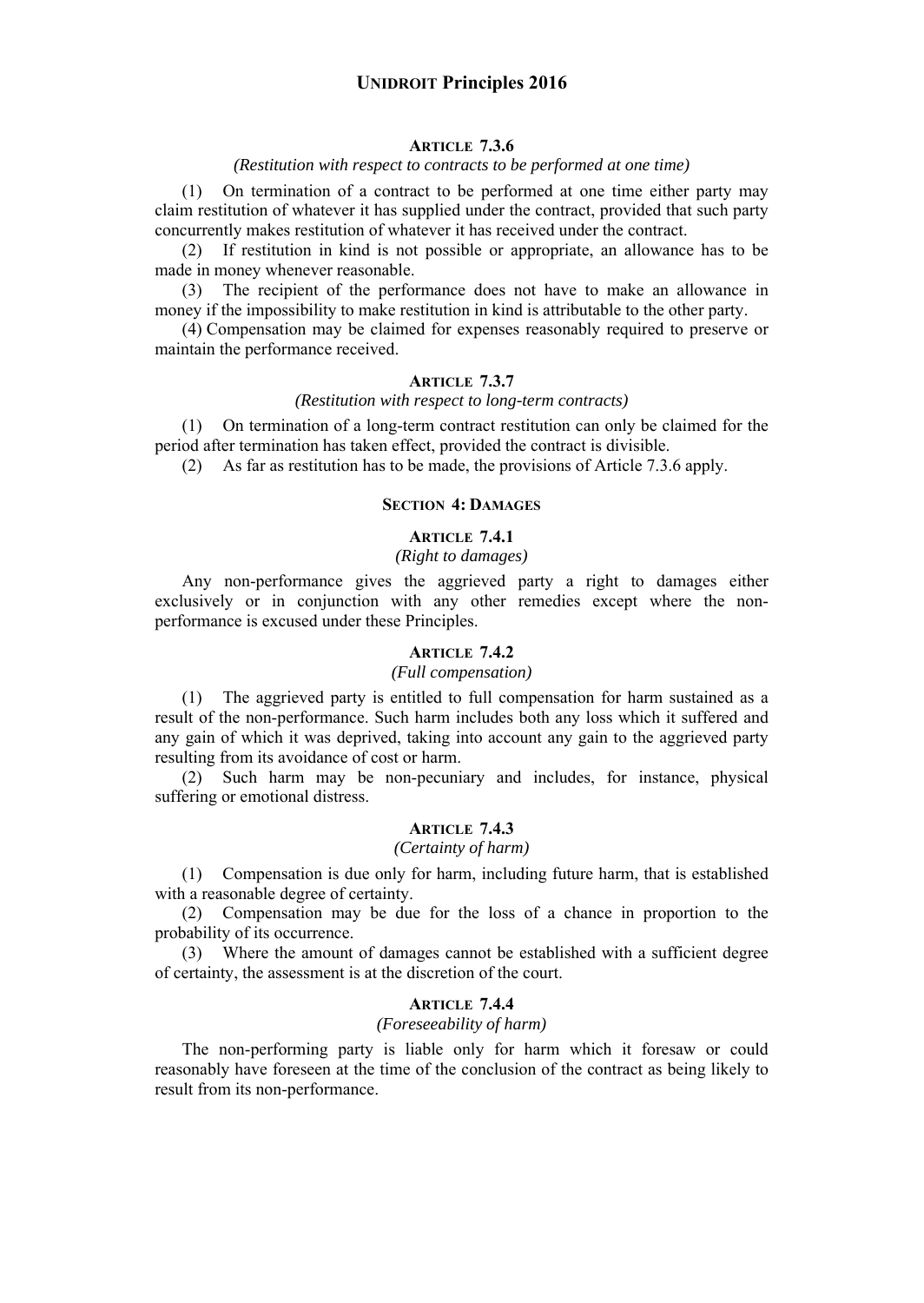## **ARTICLE 7.4.5**

### *(Proof of harm in case of replacement transaction)*

Where the aggrieved party has terminated the contract and has made a replacement transaction within a reasonable time and in a reasonable manner it may recover the difference between the contract price and the price of the replacement transaction as well as damages for any further harm.

## **ARTICLE 7.4.6**

# *(Proof of harm by current price)*

(1) Where the aggrieved party has terminated the contract and has not made a replacement transaction but there is a current price for the performance contracted for, it may recover the difference between the contract price and the price current at the time the contract is terminated as well as damages for any further harm.

(2) Current price is the price generally charged for goods delivered or services rendered in comparable circumstances at the place where the contract should have been performed or, if there is no current price at that place, the current price at such other place that appears reasonable to take as a reference.

## **ARTICLE 7.4.7**

## *(Harm due in part to aggrieved party)*

Where the harm is due in part to an act or omission of the aggrieved party or to another event for which that party bears the risk, the amount of damages shall be reduced to the extent that these factors have contributed to the harm, having regard to the conduct of each of the parties.

# **ARTICLE 7.4.8**

### *(Mitigation of harm)*

(1) The non-performing party is not liable for harm suffered by the aggrieved party to the extent that the harm could have been reduced by the latter party's taking reasonable steps.

(2) The aggrieved party is entitled to recover any expenses reasonably incurred in attempting to reduce the harm.

### **ARTICLE 7.4.9**

#### *(Interest for failure to pay money)*

(1) If a party does not pay a sum of money when it falls due the aggrieved party is entitled to interest upon that sum from the time when payment is due to the time of payment whether or not the non-payment is excused.

(2) The rate of interest shall be the average bank short-term lending rate to prime borrowers prevailing for the currency of payment at the place for payment, or where no such rate exists at that place, then the same rate in the State of the currency of payment. In the absence of such a rate at either place the rate of interest shall be the appropriate rate fixed by the law of the State of the currency of payment.

(3) The aggrieved party is entitled to additional damages if the non-payment caused it a greater harm.

# **ARTICLE 7.4.10**

## *(Interest on damages)*

Unless otherwise agreed, interest on damages for non-performance of non-monetary obligations accrues as from the time of non-performance.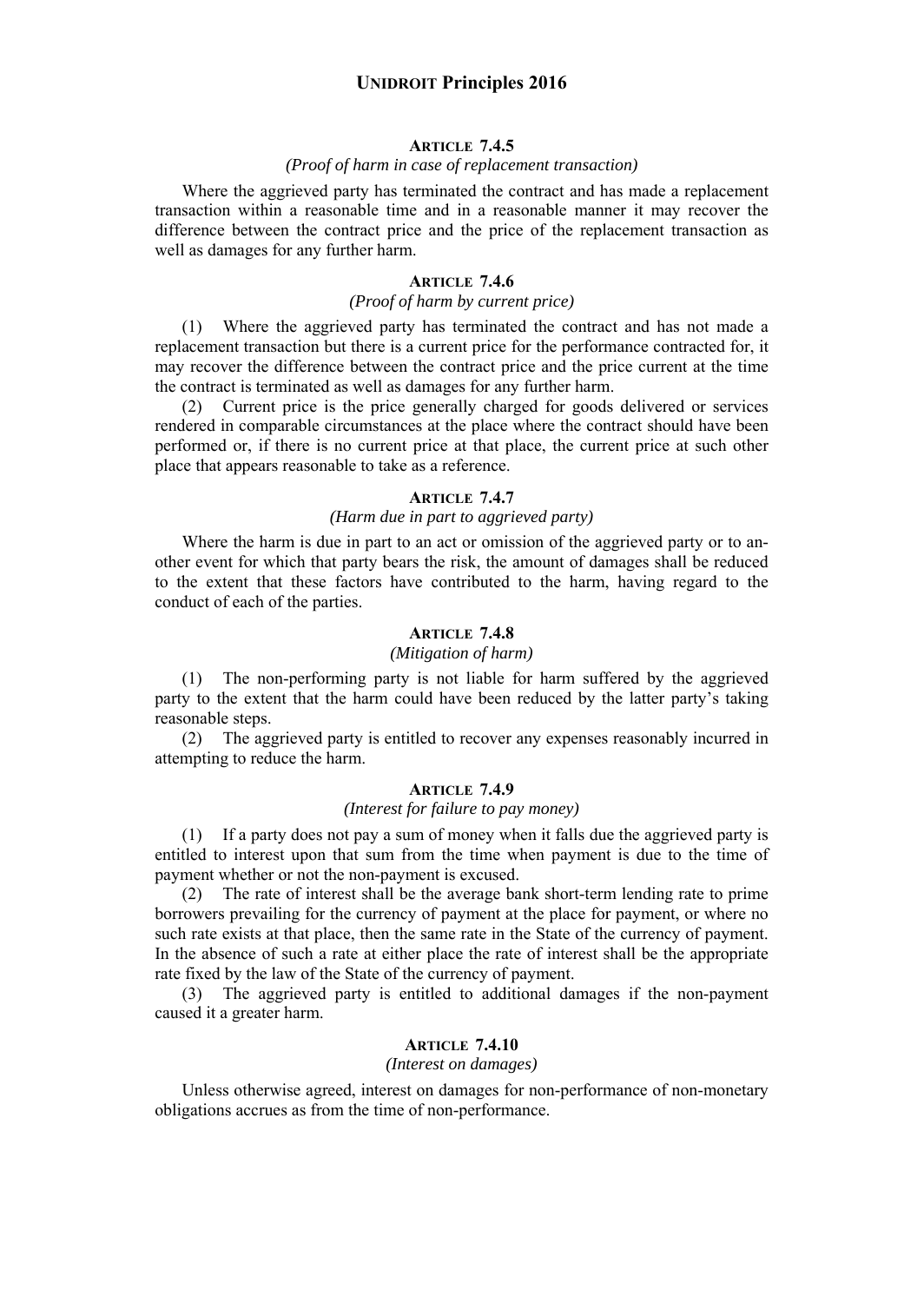# **ARTICLE 7.4.11**

## *(Manner of monetary redress)*

(1) Damages are to be paid in a lump sum. However, they may be payable in instalments where the nature of the harm makes this appropriate.

(2) Damages to be paid in instalments may be indexed.

# **ARTICLE 7.4.12**

# *(Currency in which to assess damages)*

Damages are to be assessed either in the currency in which the monetary obligation was expressed or in the currency in which the harm was suffered, whichever is more appropriate.

#### **ARTICLE 7.4.13**

### *(Agreed payment for non-performance)*

(1) Where the contract provides that a party who does not perform is to pay a specified sum to the aggrieved party for such non-performance, the aggrieved party is entitled to that sum irrespective of its actual harm.

(2) However, notwithstanding any agreement to the contrary the specified sum may be reduced to a reasonable amount where it is grossly excessive in relation to the harm resulting from the non-performance and to the other circumstances.

## **CHAPTER 8 — SET-OFF**

# **ARTICLE 8.1**

*(Conditions of set-off)* 

(1) Where two parties owe each other money or other performances of the same kind, either of them ("the first party") may set off its obligation against that of its obligee ("the other party") if at the time of set-off,

(a) the first party is entitled to perform its obligation;

(b) the other party's obligation is ascertained as to its existence and amount and performance is due.

(2) If the obligations of both parties arise from the same contract, the first party may also set off its obligation against an obligation of the other party which is not ascertained as to its existence or to its amount.

# **ARTICLE 8.2**

### *(Foreign currency set-off)*

Where the obligations are to pay money in different currencies, the right of set-off may be exercised, provided that both currencies are freely convertible and the parties have not agreed that the first party shall pay only in a specified currency.

## **ARTICLE 8.3**

#### *(Set-off by notice)*

The right of set-off is exercised by notice to the other party.

#### **ARTICLE 8.4**

#### *(Content of notice)*

(1) The notice must specify the obligations to which it relates.

(2) If the notice does not specify the obligation against which set-off is exercised, the other party may, within a reasonable time, declare to the first party the obligation to which set-off relates. If no such declaration is made, the set-off will relate to all the obligations proportionally.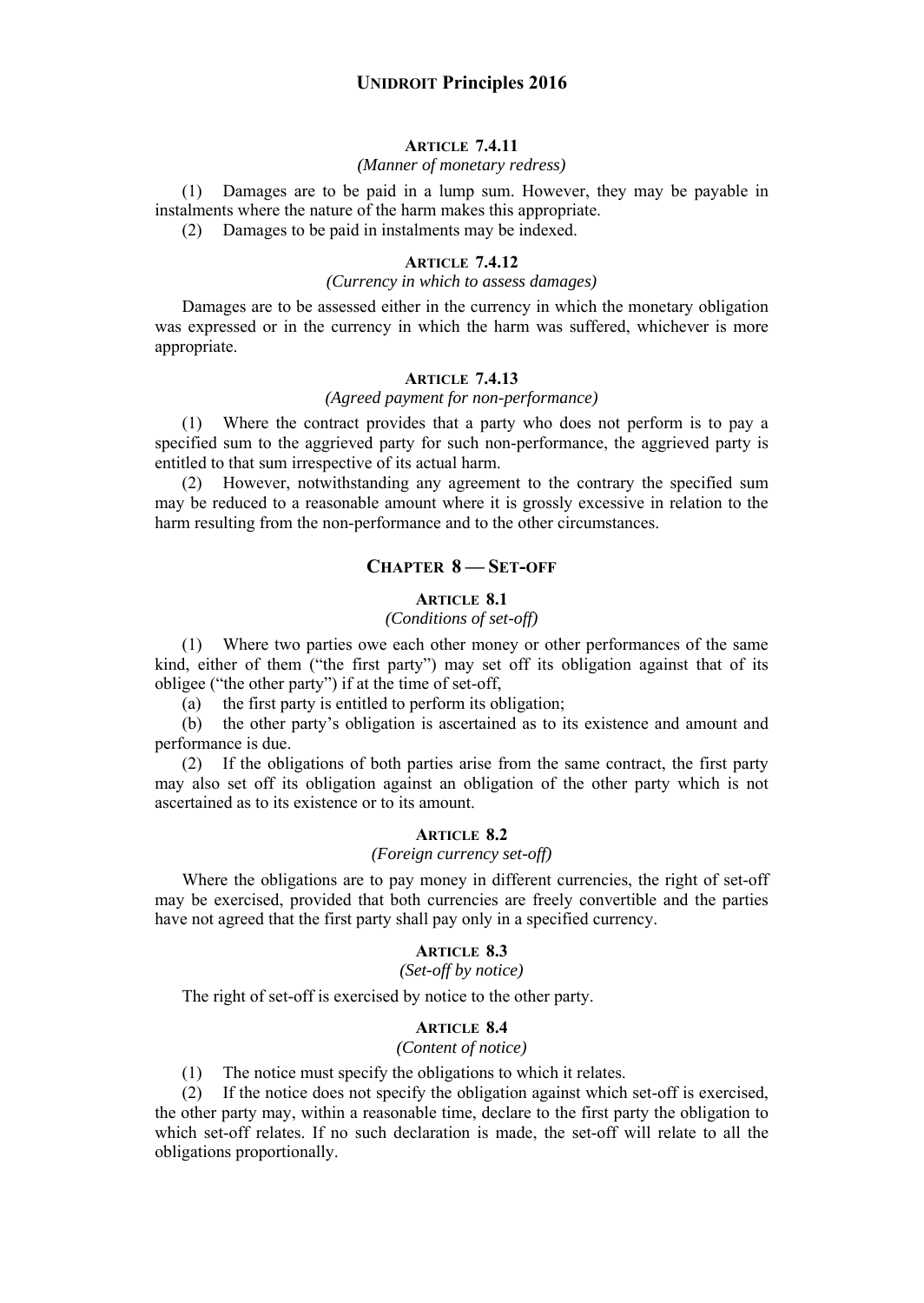# **ARTICLE 8.5**

*(Effect of set-off)* 

(1) Set-off discharges the obligations.

(2) If obligations differ in amount, set-off discharges the obligations up to the amount of the lesser obligation.

(3) Set-off takes effect as from the time of notice.

# **CHAPTER 9 — ASSIGNMENT OF RIGHTS, TRANSFER OF OBLIGATIONS, ASSIGNMENT OF CONTRACTS**

### **SECTION 1: ASSIGNMENT OF RIGHTS**

## **ARTICLE 9.1.1**

### *(Definitions)*

"Assignment of a right" means the transfer by agreement from one person (the "assignor") to another person (the "assignee"), including transfer by way of security, of the assignor's right to payment of a monetary sum or other performance from a third person ("the obligor").

# **ARTICLE 9.1.2**

## *(Exclusions)*

This Section does not apply to transfers made under the special rules governing the transfers:

(a) of instruments such as negotiable instruments, documents of title or financial instruments, or

(b) of rights in the course of transferring a business.

# **ARTICLE 9.1.3**

### *(Assignability of non-monetary rights)*

A right to non-monetary performance may be assigned only if the assignment does not render the obligation significantly more burdensome.

### **ARTICLE 9.1.4**

## *(Partial assignment)*

(1) A right to the payment of a monetary sum may be assigned partially.

(2) A right to other performance may be assigned partially only if it is divisible, and the assignment does not render the obligation significantly more burdensome.

# **ARTICLE 9.1.5**

# *(Future rights)*

A future right is deemed to be transferred at the time of the agreement, provided the right, when it comes into existence, can be identified as the right to which the assignment relates.

# **ARTICLE 9.1.6**

### *(Rights assigned without individual specification)*

A number of rights may be assigned without individual specification, provided such rights can be identified as rights to which the assignment relates at the time of the assignment or when they come into existence.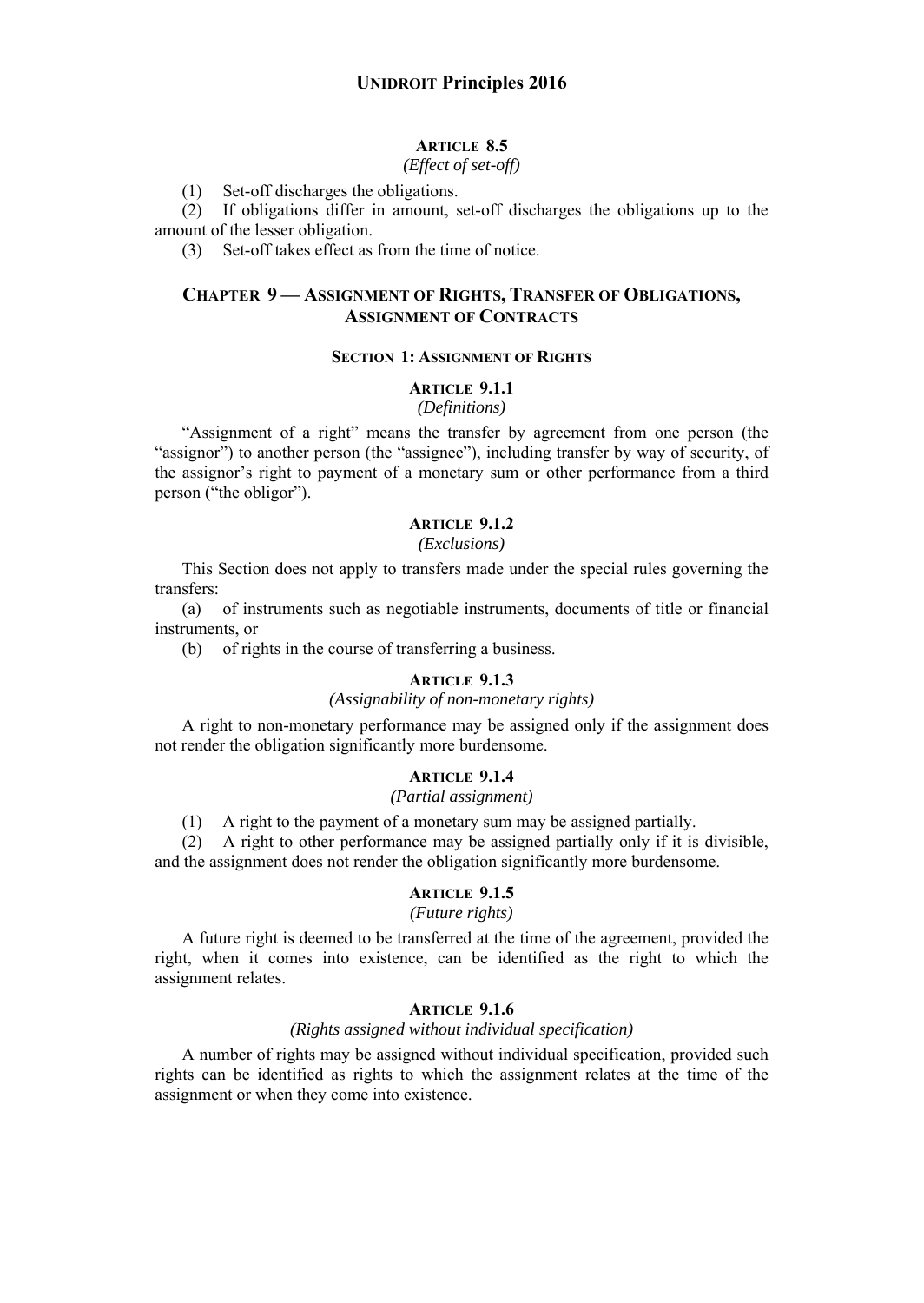## **ARTICLE 9.1.7**

### *(Agreement between assignor and assignee sufficient)*

(1) A right is assigned by mere agreement between the assignor and the assignee, without notice to the obligor.

(2) The consent of the obligor is not required unless the obligation in the circumstances is of an essentially personal character.

## **ARTICLE 9.1.8**

## *(Obligor's additional costs)*

The obligor has a right to be compensated by the assignor or the assignee for any additional costs caused by the assignment.

### **ARTICLE 9.1.9**

## *(Non-assignment clauses)*

(1) The assignment of a right to the payment of a monetary sum is effective notwithstanding an agreement between the assignor and the obligor limiting or prohibiting such an assignment. However, the assignor may be liable to the obligor for breach of contract.

(2) The assignment of a right to other performance is ineffective if it is contrary to an agreement between the assignor and the obligor limiting or prohibiting the assignment. Nevertheless, the assignment is effective if the assignee, at the time of the assignment, neither knew nor ought to have known of the agreement. The assignor may then be liable to the obligor for breach of contract.

## **ARTICLE 9.1.10**

*(Notice to the obligor)* 

(1) Until the obligor receives a notice of the assignment from either the assignor or the assignee, it is discharged by paying the assignor.

(2) After the obligor receives such a notice, it is discharged only by paying the assignee.

## **ARTICLE 9.1.11**

### *(Successive assignments)*

If the same right has been assigned by the same assignor to two or more successive assignees, the obligor is discharged by paying according to the order in which the notices were received.

### **ARTICLE 9.1.12**

## *(Adequate proof of assignment)*

(1) If notice of the assignment is given by the assignee, the obligor may request the assignee to provide within a reasonable time adequate proof that the assignment has been made.

(2) Until adequate proof is provided, the obligor may withhold payment.

(3) Unless adequate proof is provided, notice is not effective.

(4) Adequate proof includes, but is not limited to, any writing emanating from the assignor and indicating that the assignment has taken place.

## **ARTICLE 9.1.13**

### *(Defences and rights of set-off)*

(1) The obligor may assert against the assignee all defences that the obligor could assert against the assignor.

(2) The obligor may exercise against the assignee any right of set-off available to the obligor against the assignor up to the time notice of assignment was received.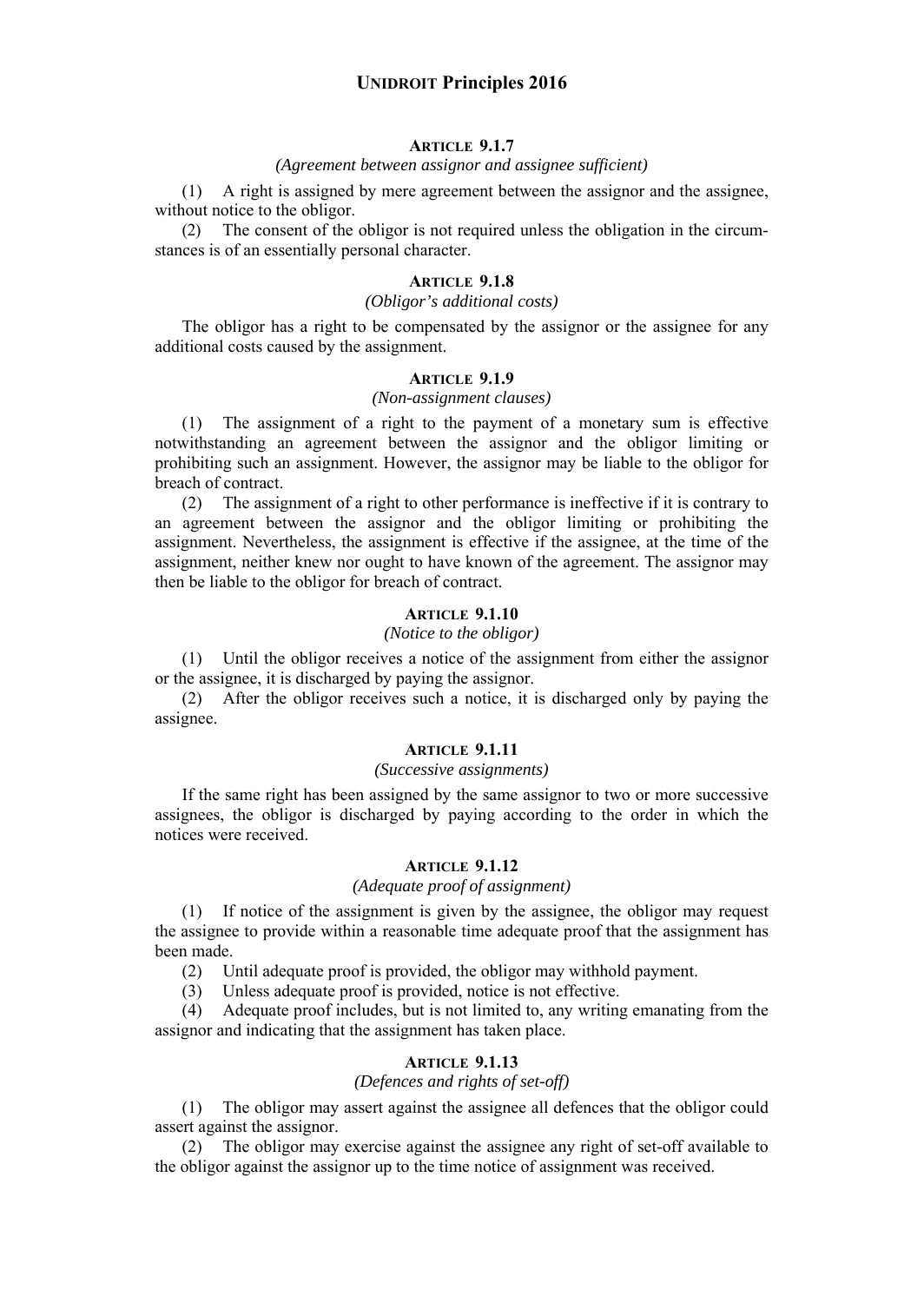# **ARTICLE 9.1.14**

### *(Rights related to the right assigned)*

The assignment of a right transfers to the assignee:

(a) all the assignor's rights to payment or other performance under the contract in respect of the right assigned, and

(b) all rights securing performance of the right assigned.

### **ARTICLE 9.1.15**

## *(Undertakings of the assignor)*

The assignor undertakes towards the assignee, except as otherwise disclosed to the assignee, that:

(a) the assigned right exists at the time of the assignment, unless the right is a future right;

(b) the assignor is entitled to assign the right;

(c) the right has not been previously assigned to another assignee, and it is free from any right or claim from a third party;

(d) the obligor does not have any defences;

(e) neither the obligor nor the assignor has given notice of set-off concerning the assigned right and will not give any such notice;

(f) the assignor will reimburse the assignee for any payment received from the obligor before notice of the assignment was given.

### **SECTION 2: TRANSFER OF OBLIGATIONS**

# **ARTICLE 9.2.1**

*(Modes of transfer)*

An obligation to pay money or render other performance may be transferred from one person (the "original obligor") to another person (the "new obligor") either

(a) by an agreement between the original obligor and the new obligor subject to Article 9.2.3, or

(b) by an agreement between the obligee and the new obligor, by which the new obligor assumes the obligation.

# **ARTICLE 9.2.2**

### *(Exclusion)*

This Section does not apply to transfers of obligations made under the special rules governing transfers of obligations in the course of transferring a business.

# **ARTICLE 9.2.3**

### *(Requirement of obligee's consent to transfer)*

The transfer of an obligation by an agreement between the original obligor and the new obligor requires the consent of the obligee.

### **ARTICLE 9.2.4**

## *(Advance consent of obligee)*

(1) The obligee may give its consent in advance.

(2) If the obligee has given its consent in advance, the transfer of the obligation becomes effective when a notice of the transfer is given to the obligee or when the obligee acknowledges it.

## **ARTICLE 9.2.5**

### *(Discharge of original obligor)*

(1) The obligee may discharge the original obligor.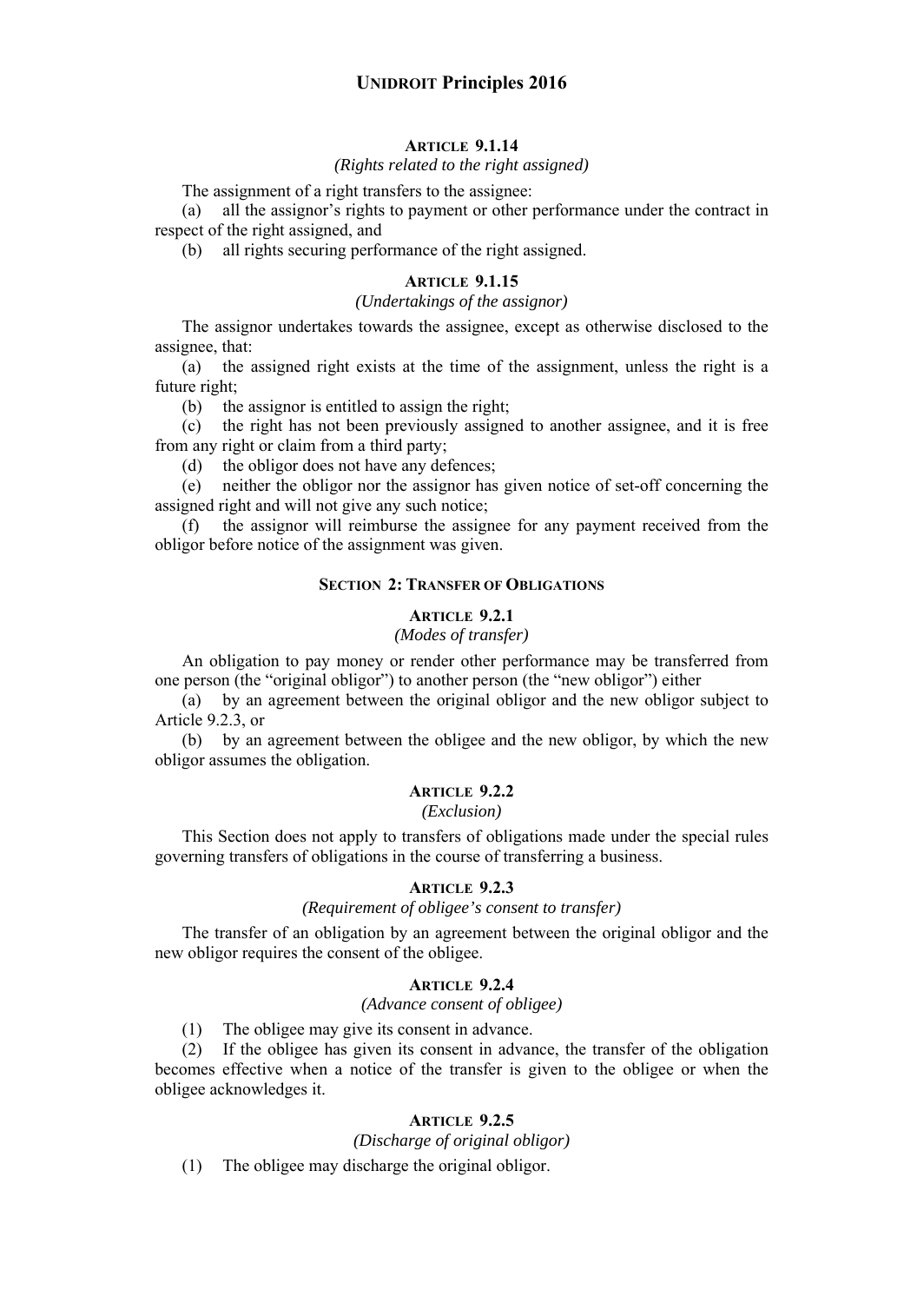(2) The obligee may also retain the original obligor as an obligor in case the new obligor does not perform properly.

(3) Otherwise the original obligor and the new obligor are jointly and severally liable.

## **ARTICLE 9.2.6**

## *(Third party performance)*

(1) Without the obligee's consent, the obligor may contract with another person that this person will perform the obligation in place of the obligor, unless the obligation in the circumstances has an essentially personal character.

(2) The obligee retains its claim against the obligor.

# **ARTICLE 9.2.7**

### *(Defences and rights of set-off)*

(1) The new obligor may assert against the obligee all defences which the original obligor could assert against the obligee.

(2) The new obligor may not exercise against the obligee any right of set-off available to the original obligor against the obligee.

## **ARTICLE 9.2.8**

### *(Rights related to the obligation transferred)*

(1) The obligee may assert against the new obligor all its rights to payment or other performance under the contract in respect of the obligation transferred.

 $(2)$  If the original obligor is discharged under Article 9.2.5(1), a security granted by any person other than the new obligor for the performance of the obligation is discharged, unless that other person agrees that it should continue to be available to the obligee.

(3) Discharge of the original obligor also extends to any security of the original obligor given to the obligee for the performance of the obligation, unless the security is over an asset which is transferred as part of a transaction between the original obligor and the new obligor.

## **SECTION 3: ASSIGNMENT OF CONTRACTS**

# **ARTICLE 9.3.1**

# *(Definitions)*

"Assignment of a contract" means the transfer by agreement from one person (the "assignor") to another person (the "assignee") of the assignor's rights and obligations arising out of a contract with another person (the "other party").

## **ARTICLE 9.3.2**

### *(Exclusion)*

This Section does not apply to the assignment of contracts made under the special rules governing transfers of contracts in the course of transferring a business.

## **ARTICLE 9.3.3**

*(Requirement of consent of the other party)* 

The assignment of a contract requires the consent of the other party.

## **ARTICLE 9.3.4**

*(Advance consent of the other party)* 

(1) The other party may give its consent in advance.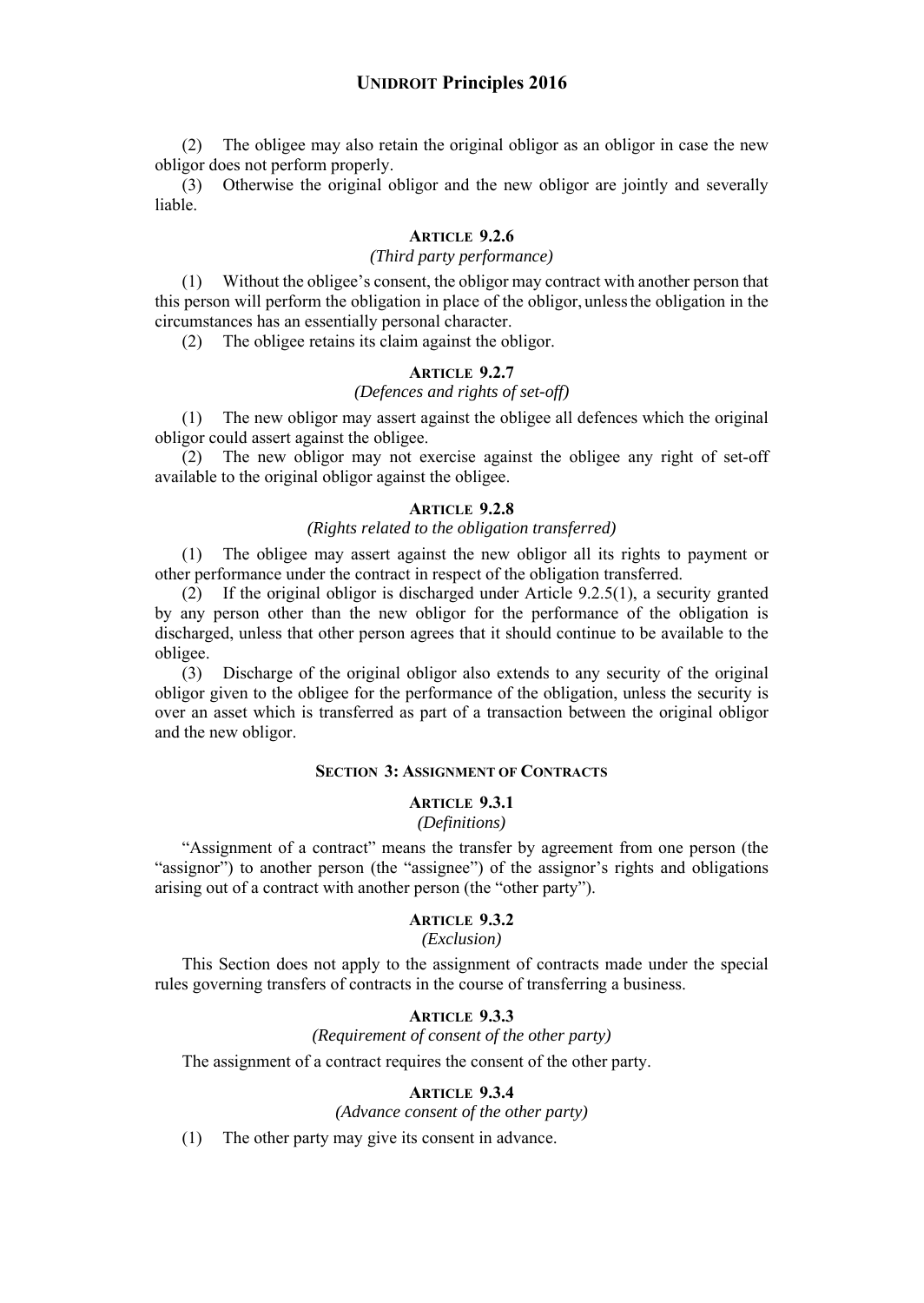(2) If the other party has given its consent in advance, the assignment of the contract becomes effective when a notice of the assignment is given to the other party or when the other party acknowledges it.

# **ARTICLE 9.3.5**

# *(Discharge of the assignor)*

(1) The other party may discharge the assignor.

(2) The other party may also retain the assignor as an obligor in case the assignee does not perform properly.

(3) Otherwise the assignor and the assignee are jointly and severally liable.

# **ARTICLE 9.3.6**

# *(Defences and rights of set-off)*

(1) To the extent that the assignment of a contract involves an assignment of rights, Article 9.1.13 applies accordingly.

(2) To the extent that the assignment of a contract involves a transfer of obligations, Article 9.2.7 applies accordingly.

# **ARTICLE 9.3.7**

### *(Rights transferred with the contract)*

(1) To the extent that the assignment of a contract involves an assignment of rights, Article 9.1.14 applies accordingly.

(2) To the extent that the assignment of a contract involves a transfer of obligations, Article 9.2.8 applies accordingly.

# **CHAPTER 10 — LIMITATION PERIODS**

# **ARTICLE 10.1**

## *(Scope of the Chapter)*

(1) The exercise of rights governed by the Principles is barred by the expiration of a period of time, referred to as "limitation period", according to the rules of this Chapter.

(2) This Chapter does not govern the time within which one party is required under the Principles, as a condition for the acquisition or exercise of its right, to give notice to the other party or to perform any act other than the institution of legal proceedings.

## **ARTICLE 10.2**

## *(Limitation periods)*

(1) The general limitation period is three years beginning on the day after the day the obligee knows or ought to know the facts as a result of which the obligee's right can be exercised.

(2) In any event, the maximum limitation period is ten years beginning on the day after the day the right can be exercised.

## **ARTICLE 10.3**

## *(Modification of limitation periods by the parties)*

- (1) The parties may modify the limitation periods.
- (2) However they may not
- (a) shorten the general limitation period to less than one year;
- (b) shorten the maximum limitation period to less than four years;
- (c) extend the maximum limitation period to more than fifteen years.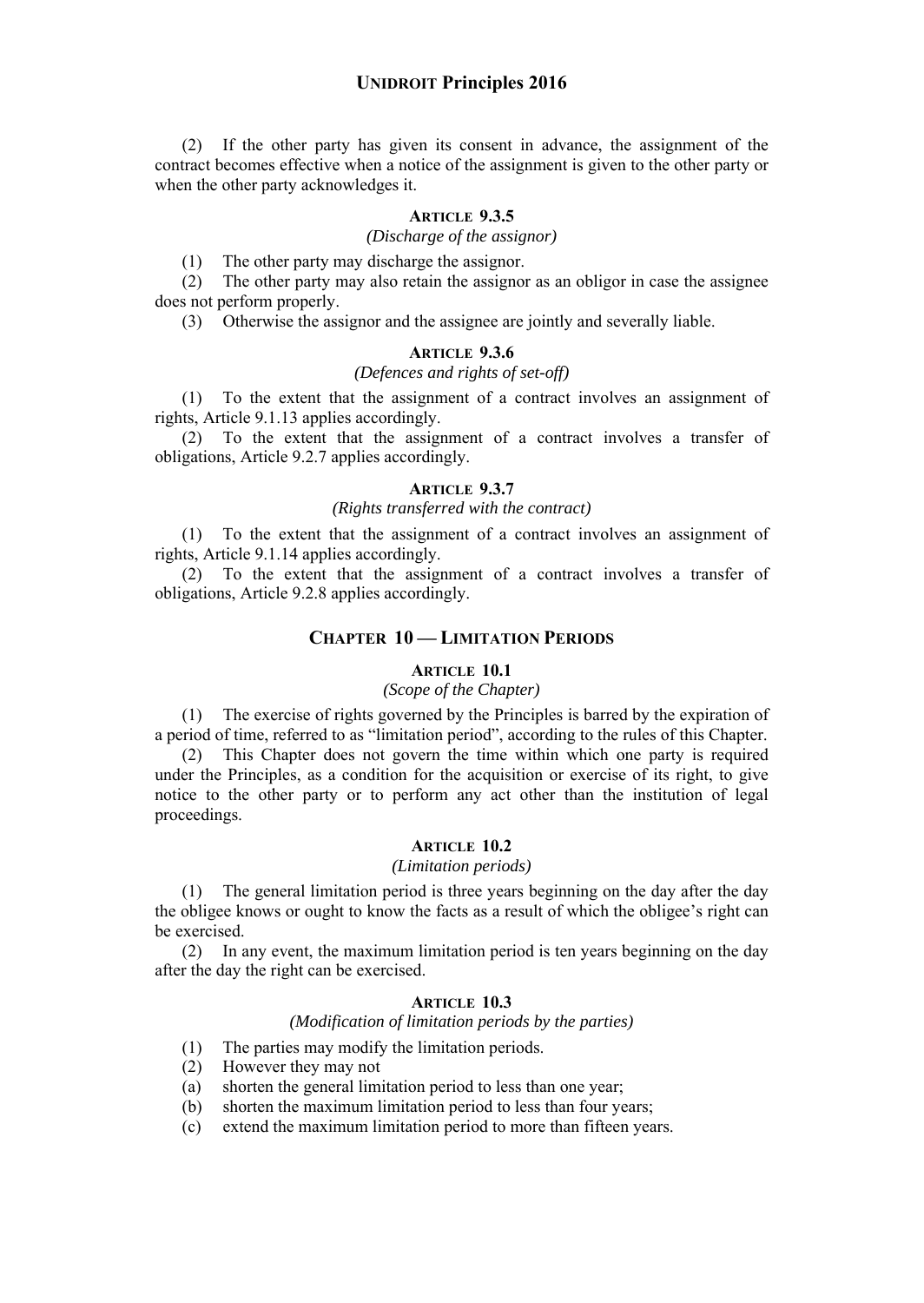# **ARTICLE 10.4**

#### *(New limitation period by acknowledgement)*

(1) Where the obligor before the expiration of the general limitation period acknowledges the right of the obligee, a new general limitation period begins on the day after the day of the acknowledgement.

(2) The maximum limitation period does not begin to run again, but may be exceeded by the beginning of a new general limitation period under Article 10.2(1).

# **ARTICLE 10.5**

# *(Suspension by judicial proceedings)*

(1) The running of the limitation period is suspended

(a) when the obligee performs any act, by commencing judicial proceedings or in judicial proceedings already instituted, that is recognised by the law of the court as asserting the obligee's right against the obligor;

(b) in the case of the obligor's insolvency when the obligee has asserted its rights in the insolvency proceedings; or

(c) in the case of proceedings for dissolution of the entity which is the obligor when the obligee has asserted its rights in the dissolution proceedings.

(2) Suspension lasts until a final decision has been issued or until the proceedings have been otherwise terminated.

## **ARTICLE 10.6**

### *(Suspension by arbitral proceedings)*

(1) The running of the limitation period is suspended when the obligee performs any act, by commencing arbitral proceedings or in arbitral proceedings already instituted, that is recognised by the law of the arbitral tribunal as asserting the obligee's right against the obligor. In the absence of regulations for arbitral proceedings or provisions determining the exact date of the commencement of arbitral proceedings, the proceedings are deemed to commence on the date on which a request that the right in dispute should be adjudicated reaches the obligor.

(2) Suspension lasts until a binding decision has been issued or until the proceedings have been otherwise terminated.

### **ARTICLE 10.7**

### *(Alternative dispute resolution)*

The provisions of Articles 10.5 and 10.6 apply with appropriate modifications to other proceedings whereby the parties request a third person to assist them in their attempt to reach an amicable settlement of their dispute.

## **ARTICLE 10.8**

### *(Suspension in case of force majeure, death or incapacity)*

(1) Where the obligee has been prevented by an impediment that is beyond its control and that it could neither avoid nor overcome, from causing a limitation period to cease to run under the preceding Articles, the general limitation period is suspended so as not to expire before one year after the relevant impediment has ceased to exist.

Where the impediment consists of the incapacity or death of the obligee or obligor, suspension ceases when a representative for the incapacitated or deceased party or its estate has been appointed or a successor has inherited the respective party's position. The additional one-year period under paragraph (1) applies accordingly.

### **ARTICLE 10.9**

#### *(Effects of expiration of limitation period)*

(1) The expiration of the limitation period does not extinguish the right.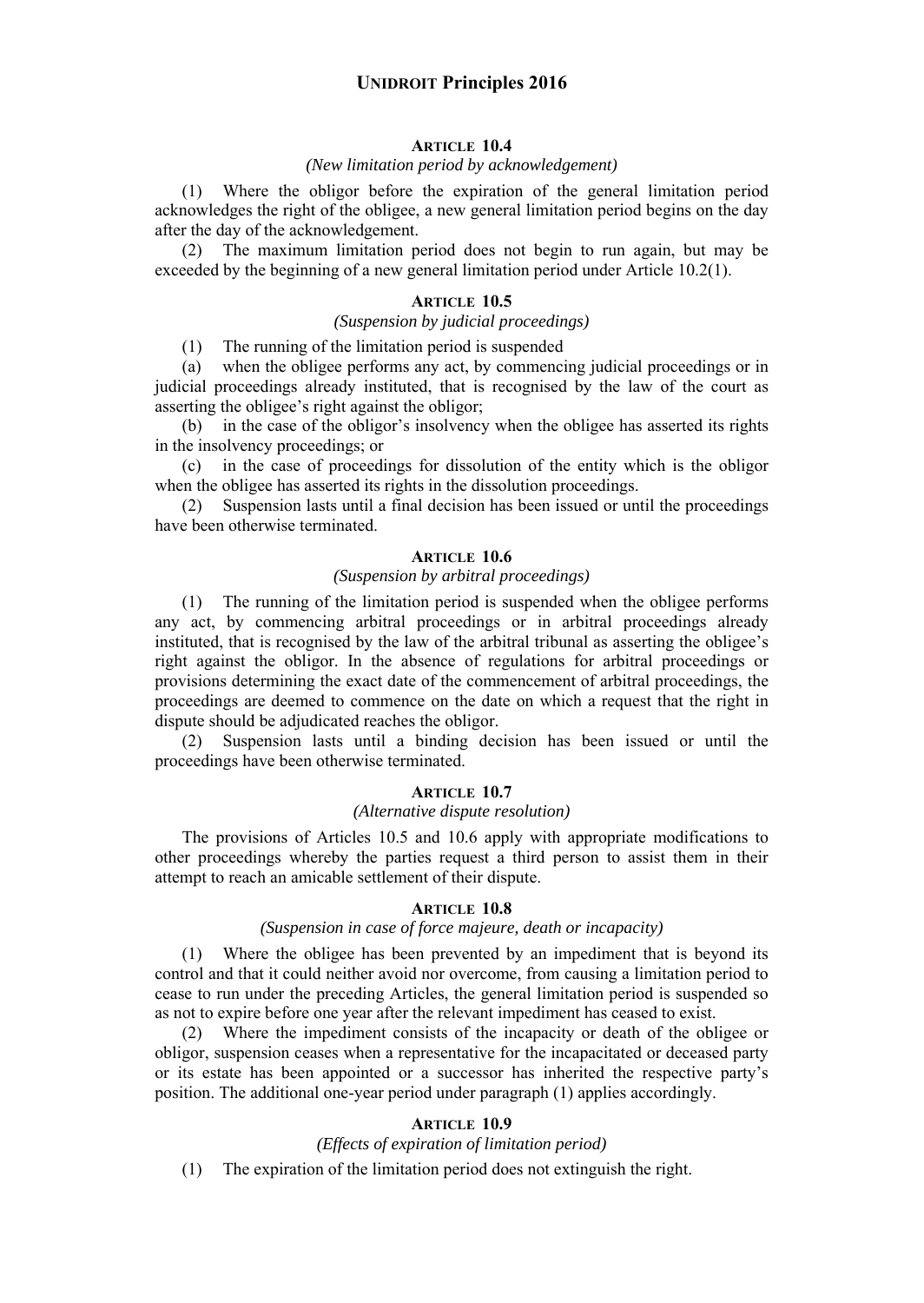(2) For the expiration of the limitation period to have effect, the obligor must assert it as a defence.

(3) A right may still be relied on as a defence even though the expiration of the limitation period for that right has been asserted.

### **ARTICLE 10.10**

*(Right of set-off)* 

The obligee may exercise the right of set-off until the obligor has asserted the expiration of the limitation period.

## **ARTICLE 10.11**

# *(Restitution)*

Where there has been performance in order to discharge an obligation, there is no right of restitution merely because the limitation period has expired.

#### **CHAPTER 11 — PLURALITY OF OBLIGORS AND OF OBLIGEES**

### **SECTION 1: PLURALITY OF OBLIGORS**

### **ARTICLE 11.1.1**

#### *(Definitions)*

When several obligors are bound by the same obligation towards an obligee:

(a) the obligations are joint and several when each obligor is bound for the whole obligation;

(b) the obligations are separate when each obligor is bound only for its share.

### **ARTICLE 11.1.2**

#### *(Presumption of joint and several obligations)*

When several obligors are bound by the same obligation towards an obligee, they are presumed to be jointly and severally bound, unless the circumstances indicate otherwise.

### **ARTICLE 11.1.3**

### *(Obligee's rights against joint and several obligors)*

When obligors are jointly and severally bound, the obligee may require performance from any one of them, until full performance has been received.

#### **ARTICLE 11.1.4**

## *(Availability of defences and rights of set-off)*

A joint and several obligor against whom a claim is made by the obligee may assert all the defences and rights of set-off that are personal to it or that are common to all the co-obligors, but may not assert defences or rights of set-off that are personal to one or several of the other co-obligors.

### **ARTICLE 11.1.5**

*(Effect of performance or set-off)* 

Performance or set-off by a joint and several obligor or set-off by the obligee against one joint and several obligor discharges the other obligors in relation to the obligee to the extent of the performance or set-off.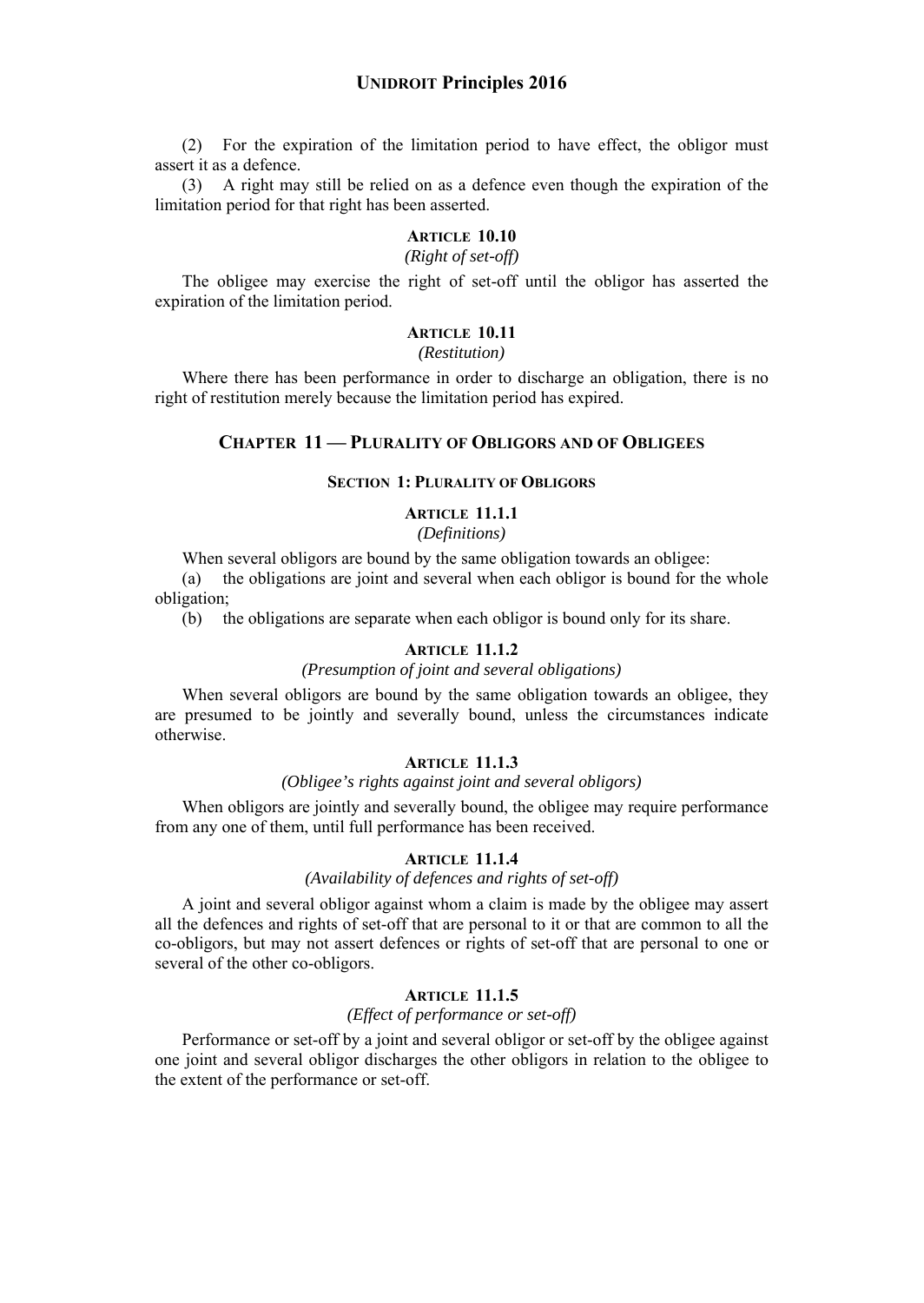# **ARTICLE 11.1.6**

## *(Effect of release or settlement)*

(1) Release of one joint and several obligor, or settlement with one joint and several obligor, discharges all the other obligors for the share of the released or settling obligor, unless the circumstances indicate otherwise.

(2) When the other obligors are discharged for the share of the released obligor, they no longer have a contributory claim against the released obligor under Article 11.1.10.

### **ARTICLE 11.1.7**

### *(Effect of expiration or suspension of limitation period)*

(1) Expiration of the limitation period of the obligee's rights against one joint and several obligor does not affect:

(a) the obligations to the obligee of the other joint and several obligors; or

(b) the rights of recourse between the joint and several obligors under Article 11.1.10.

(2) If the obligee initiates proceedings under Articles 10.5, 10.6 or 10.7 against one joint and several obligor, the running of the limitation period is also suspended against the other joint and several obligors.

### **ARTICLE 11.1.8**

### *(Effect of judgment)*

(1) A decision by a court as to the liability to the obligee of one joint and several obligor does not affect:

(a) the obligations to the obligee of the other joint and several obligors; or

(b) the rights of recourse between the joint and several obligors under Article 11.1.10.

(2) However, the other joint and several obligors may rely on such a decision, except if it was based on grounds personal to the obligor concerned. In such a case, the rights of recourse between the joint and several obligors under Article 11.1.10 are affected accordingly.

## **ARTICLE 11.1.9**

## *(Apportionment among joint and several obligors)*

As among themselves, joint and several obligors are bound in equal shares, unless the circumstances indicate otherwise.

### **ARTICLE 11.1.10**

# *(Extent of contributory claim)*

A joint and several obligor who has performed more than its share may claim the excess from any of the other obligors to the extent of each obligor's unperformed share.

### **ARTICLE 11.1.11**

#### *(Rights of the obligee)*

(1) A joint and several obligor to whom Article 11.1.10 applies may also exercise the rights of the obligee, including all rights securing their performance, to recover the excess from all or any of the other obligors to the extent of each obligor's unperformed share.

(2) An obligee who has not received full performance retains its rights against the co-obligors to the extent of the unperformed part, with precedence over co-obligors exercising contributory claims.